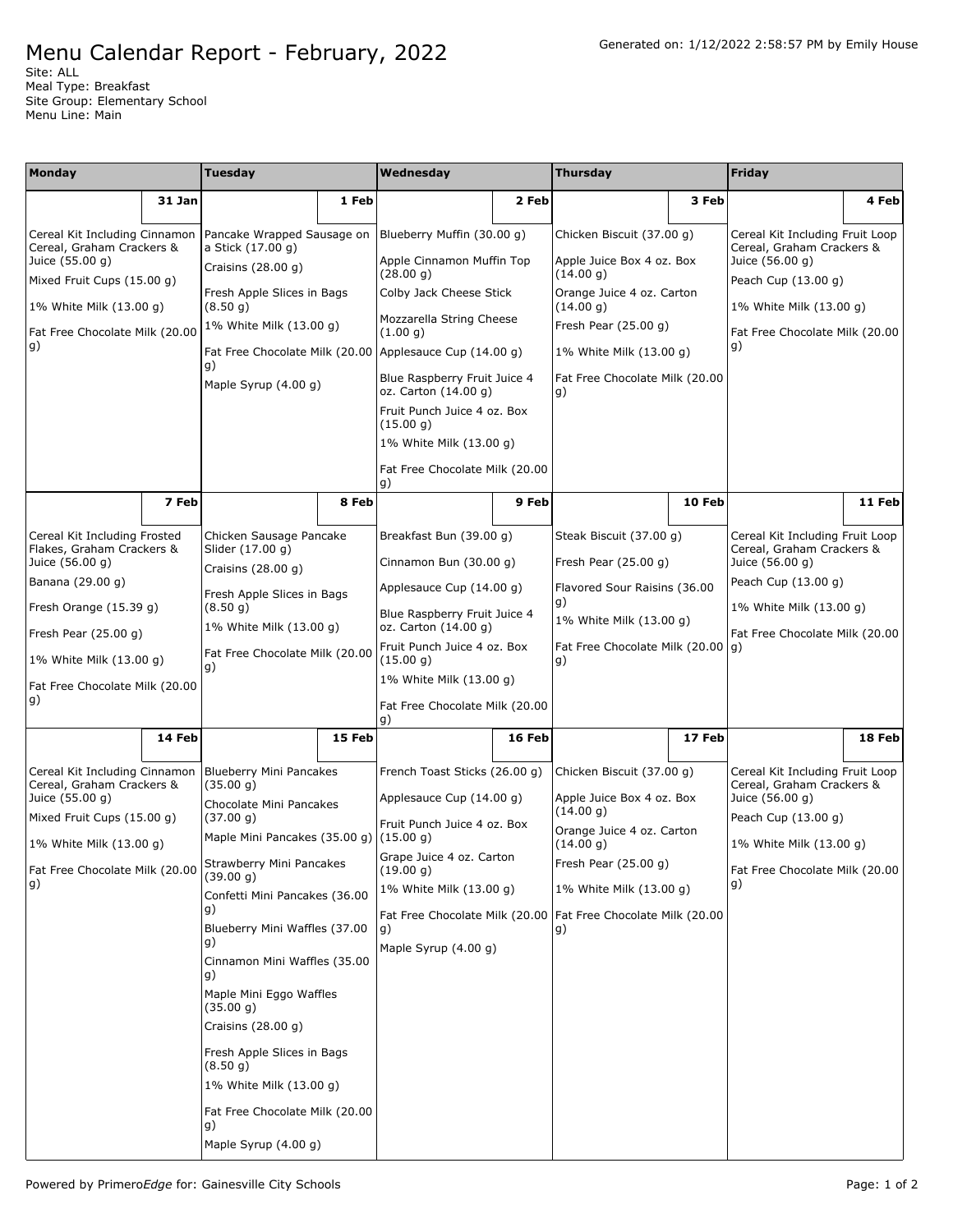Site: ALL Meal Type: Breakfast Site Group: Elementary School Menu Line: Main

| Monday                                                                        |                                                | <b>Tuesday</b>                                            |        | Wednesday                                                                          |        | <b>Thursday</b>                                               |        | Friday                                                                          |        |
|-------------------------------------------------------------------------------|------------------------------------------------|-----------------------------------------------------------|--------|------------------------------------------------------------------------------------|--------|---------------------------------------------------------------|--------|---------------------------------------------------------------------------------|--------|
|                                                                               | 21 Feb                                         |                                                           | 22 Feb |                                                                                    | 23 Feb |                                                               | 24 Feb |                                                                                 | 25 Feb |
|                                                                               |                                                | Cereal Kit Including Frosted<br>Flakes, Graham Crackers & |        | Breakfast Pizza (24.00 q)                                                          |        | Steak Biscuit (37.00 q)                                       |        | Dutch Waffle (45.81 q)                                                          |        |
|                                                                               |                                                | Juice (56.00 g)                                           |        | Craisins $(28.00 g)$                                                               |        | Fresh Pear (25.00 g)                                          |        | Applesauce Cup (14.00 g)                                                        |        |
|                                                                               |                                                | Banana (29.00 g)                                          |        | Fresh Apple Slices in Bags<br>(8.50 g)                                             |        | Flavored Sour Raisins (36.00<br>g)                            |        | Fruit Punch Juice 4 oz. Box<br>(15.00 q)                                        |        |
|                                                                               |                                                | Fresh Orange (15.39 g)                                    |        | 1% White Milk (13.00 g)                                                            |        | 1% White Milk (13.00 g)                                       |        | Orange Juice 4 oz. Carton                                                       |        |
|                                                                               |                                                | Fresh Pear $(25.00 g)$                                    |        |                                                                                    |        | Fat Free Chocolate Milk (20.00 Fat Free Chocolate Milk (20.00 |        | (14.00 g)                                                                       |        |
|                                                                               |                                                | 1% White Milk (13.00 g)                                   |        | q)                                                                                 |        | g)                                                            |        | 1% White Milk (13.00 g)                                                         |        |
|                                                                               | Fat Free Chocolate Milk (20.00<br>q)<br>28 Feb |                                                           |        |                                                                                    |        |                                                               |        | Fat Free Chocolate Milk (20.00<br> g)                                           |        |
|                                                                               |                                                |                                                           | 1 Mar  |                                                                                    | 2 Mar  |                                                               | 3 Mar  |                                                                                 | 4 Mar  |
| Cereal Kit Including Cinnamon<br>Cereal, Graham Crackers &<br>Juice (55.00 g) |                                                | a Stick (17.00 g)                                         |        | Pancake Wrapped Sausage on Blueberry Muffin (30.00 g)<br>Apple Cinnamon Muffin Top |        | Chicken Biscuit (37.00 q)<br>Apple Juice Box 4 oz. Box        |        | Cereal Kit Including Fruit Loop<br>Cereal, Graham Crackers &<br>Juice (56.00 q) |        |
| Mixed Fruit Cups (15.00 q)                                                    |                                                | Craisins $(28.00 q)$                                      |        | (28.00 g)                                                                          |        | (14.00 g)                                                     |        | Peach Cup (13.00 g)                                                             |        |
| 1% White Milk (13.00 g)                                                       |                                                | Fresh Apple Slices in Bags<br>(8.50 g)                    |        | Colby Jack Cheese Stick                                                            |        | Orange Juice 4 oz. Carton<br>(14.00 g)                        |        | 1% White Milk (13.00 g)                                                         |        |
| Fat Free Chocolate Milk (20.00                                                |                                                | 1% White Milk (13.00 g)                                   |        | Mozzarella String Cheese<br>(1.00 q)                                               |        | Fresh Pear (25.00 g)                                          |        | Fat Free Chocolate Milk (20.00                                                  |        |
| g)                                                                            |                                                | g)                                                        |        | Fat Free Chocolate Milk (20.00 Applesauce Cup (14.00 g)                            |        | 1% White Milk (13.00 q)                                       |        | $\vert g)$                                                                      |        |
|                                                                               |                                                | Maple Syrup (4.00 g)                                      |        | Blue Raspberry Fruit Juice 4<br>oz. Carton (14.00 g)                               |        | Fat Free Chocolate Milk (20.00<br>g)                          |        |                                                                                 |        |
|                                                                               |                                                |                                                           |        | Fruit Punch Juice 4 oz. Box<br>(15.00 g)                                           |        |                                                               |        |                                                                                 |        |
|                                                                               |                                                |                                                           |        | 1% White Milk (13.00 q)                                                            |        |                                                               |        |                                                                                 |        |
|                                                                               |                                                |                                                           |        | Fat Free Chocolate Milk (20.00<br> g)                                              |        |                                                               |        |                                                                                 |        |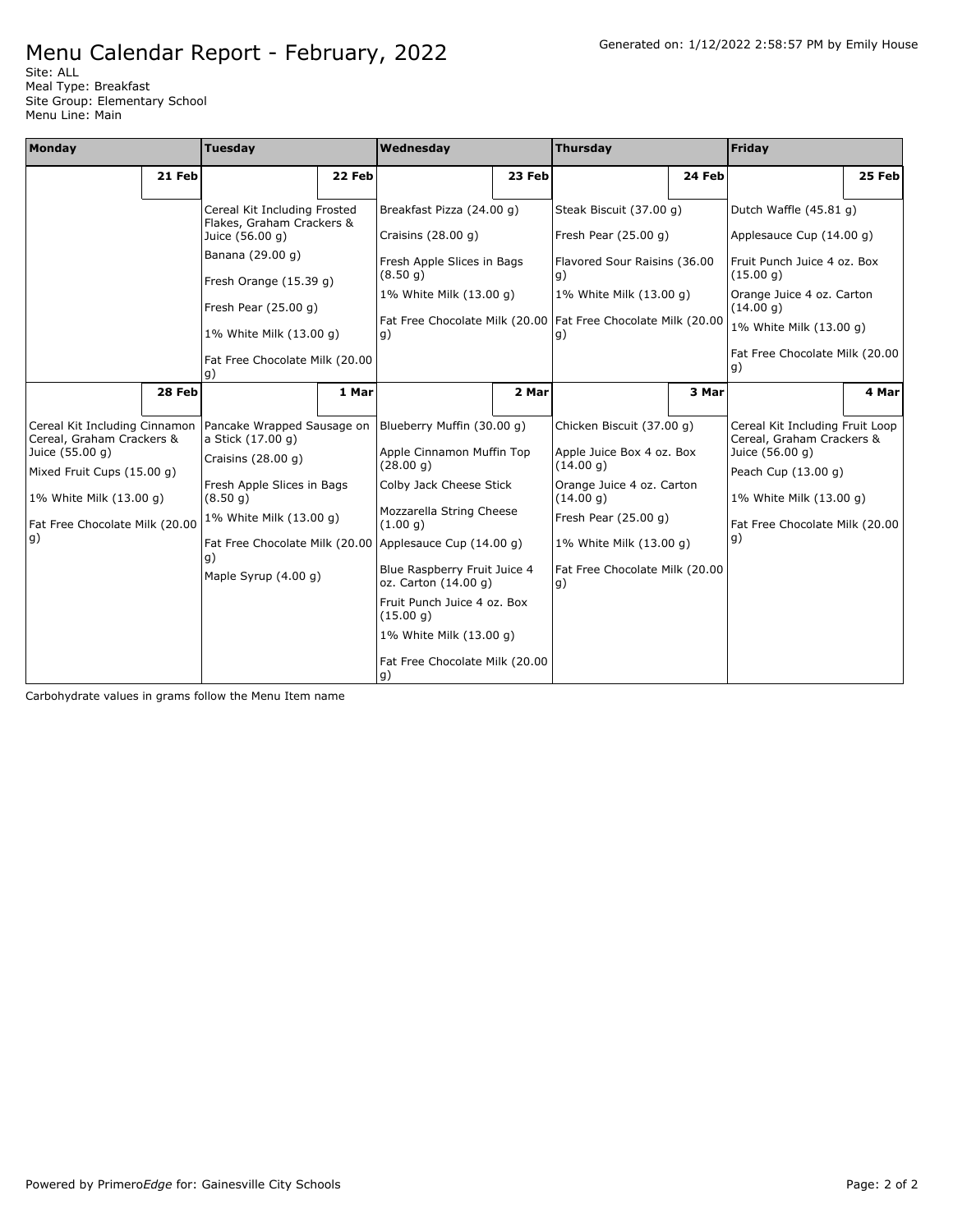Site: ALL Meal Type: Breakfast Site Group: Middle School Menu Line: Main

| Monday                                                                          |        | <b>Tuesday</b>                                               |        | Wednesday                                            |        | <b>Thursday</b>                                                       |        | Friday                                                                |        |
|---------------------------------------------------------------------------------|--------|--------------------------------------------------------------|--------|------------------------------------------------------|--------|-----------------------------------------------------------------------|--------|-----------------------------------------------------------------------|--------|
|                                                                                 | 31 Jan |                                                              | 1 Feb  |                                                      | 2 Feb  |                                                                       | 3 Feb  |                                                                       | 4 Feb  |
| Cereal Kit Including Cinnamon                                                   |        | Maple Egg & Sausage                                          |        | Blueberry Muffin (30.00 g)                           |        | Chicken Biscuit (37.00 g)                                             |        | Pancake Wrapped Sausage on                                            |        |
| Cereal, Graham Crackers &<br>Juice (55.00 g)                                    |        | Breakfast Taquito (22.00 g)<br>Craisins (28.00 g)            |        | Apple Cinnamon Muffin Top<br>(28.00 q)               |        | Apple Juice Box 4 oz. Box<br>(14.00 g)                                |        | a Stick (17.00 g)<br>Peach Cup (13.00 g)                              |        |
| Mixed Fruit Cups (15.00 g)<br>1% White Milk (13.00 g)                           |        | Fresh Apple Slices in Bags<br>(8.50 g)                       |        | Colby Jack Cheese Stick                              |        | Orange Juice 4 oz. Carton<br>(14.00 g)                                |        | Grape Juice 4 oz. Carton<br>(19.00 g)                                 |        |
| Fat Free Chocolate Milk (20.00                                                  |        | 1% White Milk (13.00 g)                                      |        | Mozzarella String Cheese<br>(1.00 g)                 |        | Fresh Pear (25.00 g)                                                  |        | 1% White Milk (13.00 g)                                               |        |
| g)                                                                              |        | Fat Free Chocolate Milk (20.00)<br>g)                        |        | Applesauce Cup (14.00 g)                             |        | 1% White Milk (13.00 g)                                               |        | Fat Free Chocolate Milk (20.00<br>g)                                  |        |
|                                                                                 |        | Maple Syrup $(4.00 g)$                                       |        | Blue Raspberry Fruit Juice 4<br>oz. Carton (14.00 g) |        | Fat Free Chocolate Milk (20.00<br>g)                                  |        | Maple Syrup (4.00 g)                                                  |        |
|                                                                                 |        |                                                              |        | Fruit Punch Juice 4 oz. Box<br>(15.00 g)             |        | Jelly Packet- Grape (9.00 g)                                          |        |                                                                       |        |
|                                                                                 |        |                                                              |        | 1% White Milk (13.00 g)                              |        |                                                                       |        |                                                                       |        |
|                                                                                 |        |                                                              |        | Fat Free Chocolate Milk (20.00<br>g)                 |        |                                                                       |        |                                                                       |        |
|                                                                                 | 7 Feb  |                                                              | 8 Feb  |                                                      | 9 Feb  |                                                                       | 10 Feb |                                                                       | 11 Feb |
| Cereal Kit Including Frosted<br>Flakes, Graham Crackers &                       |        | Plain Biscuit (28.00 q)                                      |        | Chicken Sausage Pancake<br>Slider (17.00 g)          |        | Steak Biscuit (37.00 g)                                               |        | Dutch Waffle (45.81 g)                                                |        |
| Juice (56.00 g)                                                                 |        | Pork Sausage Links                                           |        | Applesauce Cup (14.00 g)                             |        | Fresh Pear $(25.00 g)$                                                |        | Peach Cup (13.00 g)                                                   |        |
| Cereal Kit Including Fruit Loop<br>Cereal, Graham Crackers &<br>Juice (56.00 g) |        | Craisins $(28.00 g)$                                         |        | Fruit Punch Juice 4 oz. Box<br>(15.00 q)             |        | Flavored Sour Raisins (36.00<br>g)                                    |        | Grape Juice 4 oz. Carton<br>(19.00 g)                                 |        |
| Banana (29.00 g)                                                                |        | Fresh Apple Slices in Bags<br>(8.50 g)                       |        | Orange Juice 4 oz. Carton                            |        | 1% White Milk (13.00 g)                                               |        | 1% White Milk (13.00 g)                                               |        |
| Fresh Orange (15.39 g)                                                          |        | 1% White Milk (13.00 g)                                      |        | (14.00 g)<br>1% White Milk (13.00 g)                 |        | g)                                                                    |        | Fat Free Chocolate Milk (20.00   Fat Free Chocolate Milk (20.00<br>g) |        |
| Fresh Pear $(25.00 g)$                                                          |        | Fat Free Chocolate Milk (20.00<br>g)                         |        | Fat Free Chocolate Milk (20.00                       |        | Jelly Packet- Grape (9.00 g)                                          |        |                                                                       |        |
| 1% White Milk (13.00 g)                                                         |        | Jelly Packet- Grape (9.00 g)                                 |        | g)                                                   |        |                                                                       |        |                                                                       |        |
| Fat Free Chocolate Milk (20.00<br>g)                                            |        |                                                              |        |                                                      |        |                                                                       |        |                                                                       |        |
|                                                                                 | 14 Feb |                                                              | 15 Feb |                                                      | 16 Feb |                                                                       | 17 Feb |                                                                       | 18 Feb |
| Cereal Kit Including Cinnamon<br>Cereal, Graham Crackers &                      |        | Pop-Tart Blueberry Flavored<br>(38.00 g)                     |        | French Toast Sticks (26.00 g)                        |        | Chicken Biscuit (37.00 g)                                             |        | Breakfast Bun (39.00 g)                                               |        |
| Juice (55.00 g)<br>Mixed Fruit Cups (15.00 g)                                   |        | Pop-tart Strawberry Flavored<br>(38.00 g)                    |        | Applesauce Cup (14.00 g)                             |        | Apple Juice Box 4 oz. Box<br>(14.00 g)                                |        | Peach Cup (13.00 g)                                                   |        |
| 1% White Milk (13.00 g)                                                         |        | Mozzarella String Cheese<br>(1.00 g)                         |        | Fruit Punch Juice 4 oz. Box<br>(15.00 g)             |        | Orange Juice 4 oz. Carton<br>(14.00 g)                                |        | Grape Juice 4 oz. Carton<br>(19.00 g)                                 |        |
| Fat Free Chocolate Milk (20.00   Craisins (28.00 g)                             |        |                                                              |        | Orange Juice 4 oz. Carton<br>(14.00 q)               |        | Fresh Pear (25.00 g)                                                  |        | 1% White Milk (13.00 g)                                               |        |
| g)                                                                              |        | Fresh Apple Slices in Bags<br>(8.50 g)                       |        | 1% White Milk (13.00 g)                              |        | 1% White Milk (13.00 g)                                               |        | Fat Free Chocolate Milk (20.00<br>g)                                  |        |
|                                                                                 |        | 1% White Milk (13.00 q)                                      |        | g)                                                   |        | Fat Free Chocolate Milk (20.00   Fat Free Chocolate Milk (20.00<br>g) |        |                                                                       |        |
|                                                                                 |        | Fat Free Chocolate Milk (20.00<br>g)                         |        | Maple Syrup (4.00 g)                                 |        | Jelly Packet- Grape (9.00 q)                                          |        |                                                                       |        |
|                                                                                 | 21 Feb |                                                              | 22 Feb |                                                      | 23 Feb |                                                                       | 24 Feb |                                                                       | 25 Feb |
|                                                                                 |        | Cereal Kit Including Frosted<br>Flakes, Graham Crackers &    |        | <b>Blueberry Mini Pancakes</b><br>(35.00 g)          |        | Steak Biscuit (37.00 g)                                               |        | Blueberry Muffin (30.00 q)                                            |        |
|                                                                                 |        | Juice (56.00 g)                                              |        | Chocolate Mini Pancakes                              |        | Fresh Pear $(25.00 g)$                                                |        | Omelet (1.00 g)                                                       |        |
|                                                                                 |        | Cereal Kit Including Fruit Loop<br>Cereal, Graham Crackers & |        | (37.00 g)<br>Maple Mini Pancakes (35.00 g)           |        | Flavored Sour Raisins (36.00<br> g)                                   |        | Applesauce Cup (14.00 g)                                              |        |
|                                                                                 |        | Juice (56.00 g)<br>Banana (29.00 g)                          |        | Strawberry Mini Pancakes<br>(39.00 g)                |        | 1% White Milk (13.00 g)                                               |        | Fruit Punch Juice 4 oz. Box<br>(15.00 g)                              |        |
|                                                                                 |        |                                                              |        |                                                      |        |                                                                       |        |                                                                       |        |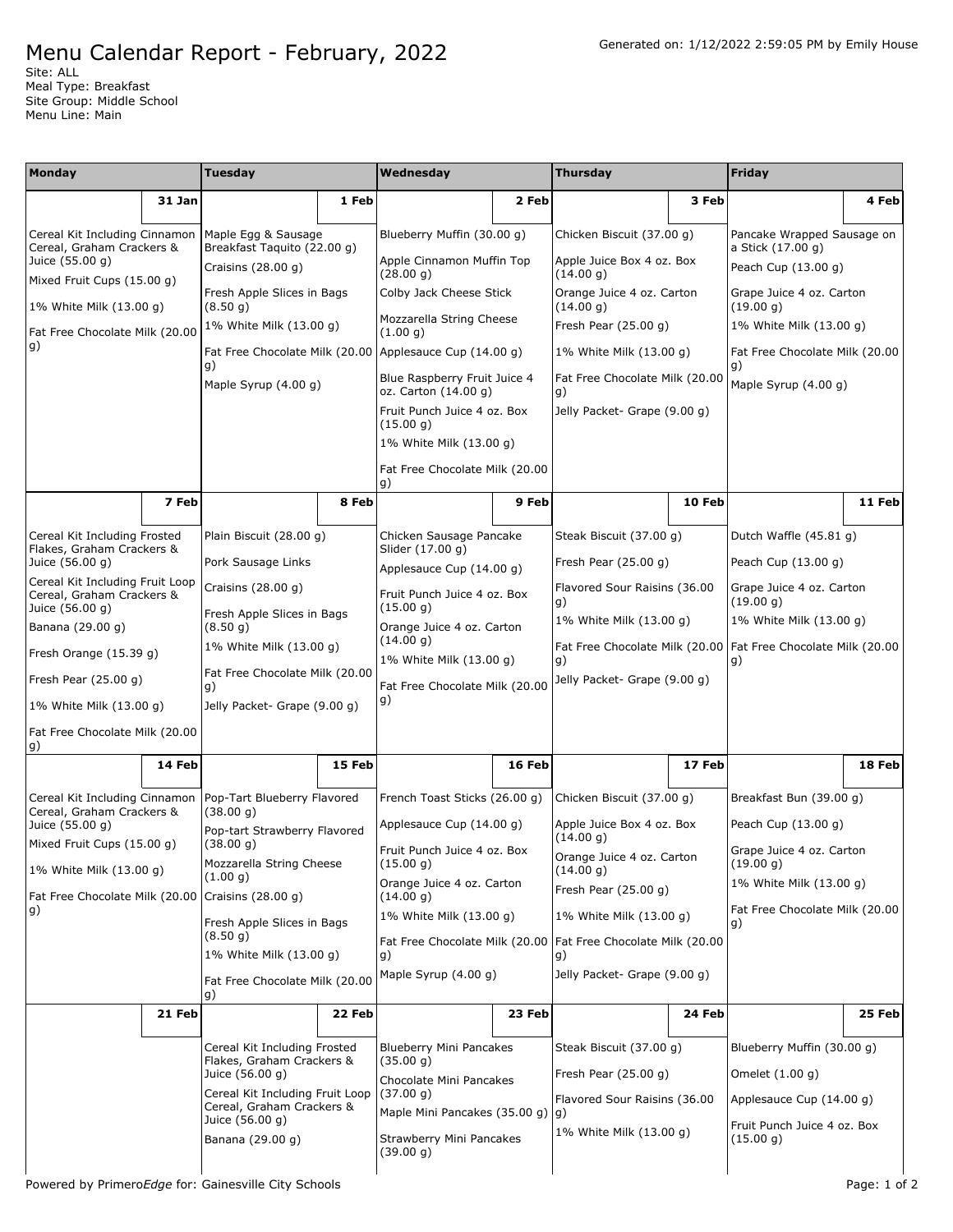Site: ALL Meal Type: Breakfast Site Group: Middle School Menu Line: Main

|                                                            |        |                                                    | 22 Feb |                                                           | 23 Feb |                                        | 24 Feb |                                                 | 25 Feb |
|------------------------------------------------------------|--------|----------------------------------------------------|--------|-----------------------------------------------------------|--------|----------------------------------------|--------|-------------------------------------------------|--------|
|                                                            |        | Fresh Orange (15.39 g)                             |        | Confetti Mini Pancakes (36.00<br>g)                       |        | Fat Free Chocolate Milk (20.00<br>g)   |        | Orange Juice 4 oz. Carton<br>(14.00 g)          |        |
|                                                            |        | Fresh Pear $(25.00 g)$<br>1% White Milk (13.00 g)  |        | Blueberry Mini Waffles (37.00<br>g)                       |        | Jelly Packet- Grape (9.00 g)           |        | 1% White Milk (13.00 g)                         |        |
|                                                            |        | Fat Free Chocolate Milk (20.00                     |        | Cinnamon Mini Waffles (35.00<br>$ q\rangle$               |        |                                        |        | Fat Free Chocolate Milk (20.00<br>g)            |        |
|                                                            |        | g)                                                 |        | Maple Mini Eggo Waffles<br>(35.00 g)                      |        |                                        |        |                                                 |        |
|                                                            |        |                                                    |        | Craisins (28.00 g)                                        |        |                                        |        |                                                 |        |
|                                                            |        |                                                    |        | Fresh Apple Slices in Bags<br>(8.50q)                     |        |                                        |        |                                                 |        |
|                                                            |        |                                                    |        | 1% White Milk (13.00 g)<br>Fat Free Chocolate Milk (20.00 |        |                                        |        |                                                 |        |
|                                                            |        |                                                    |        | g)<br>Maple Syrup (4.00 g)                                |        |                                        |        |                                                 |        |
|                                                            |        |                                                    |        |                                                           |        |                                        |        |                                                 |        |
|                                                            | 28 Feb |                                                    | 1 Mar  |                                                           | 2 Mar  |                                        | 3 Mar  |                                                 | 4 Mar  |
| Cereal Kit Including Cinnamon<br>Cereal, Graham Crackers & |        | Maple Egg & Sausage<br>Breakfast Taquito (22.00 g) |        | Blueberry Muffin (30.00 g)                                |        | Chicken Biscuit (37.00 g)              |        | Pancake Wrapped Sausage on<br>a Stick (17.00 g) |        |
| Juice (55.00 g)<br>Mixed Fruit Cups (15.00 g)              |        | Craisins $(28.00 g)$                               |        | Apple Cinnamon Muffin Top<br>(28.00 g)                    |        | Apple Juice Box 4 oz. Box<br>(14.00 g) |        | Peach Cup (13.00 g)                             |        |
| 1% White Milk (13.00 g)                                    |        | Fresh Apple Slices in Bags<br>(8.50 g)             |        | Colby Jack Cheese Stick                                   |        | Orange Juice 4 oz. Carton<br>(14.00 g) |        | Grape Juice 4 oz. Carton<br>(19.00 g)           |        |
| Fat Free Chocolate Milk (20.00                             |        | 1% White Milk (13.00 g)                            |        | Mozzarella String Cheese<br>(1.00 g)                      |        | Fresh Pear (25.00 g)                   |        | 1% White Milk (13.00 g)                         |        |
| g)                                                         |        | g)                                                 |        | Fat Free Chocolate Milk (20.00 Applesauce Cup (14.00 g)   |        | 1% White Milk (13.00 g)                |        | Fat Free Chocolate Milk (20.00<br>g)            |        |
|                                                            |        | Maple Syrup (4.00 g)                               |        | Blue Raspberry Fruit Juice 4<br>oz. Carton (14.00 g)      |        | Fat Free Chocolate Milk (20.00<br>g)   |        | Maple Syrup (4.00 g)                            |        |
|                                                            |        |                                                    |        | Fruit Punch Juice 4 oz. Box<br>(15.00 g)                  |        | Jelly Packet- Grape (9.00 g)           |        |                                                 |        |
|                                                            |        |                                                    |        | 1% White Milk (13.00 g)                                   |        |                                        |        |                                                 |        |
|                                                            |        |                                                    |        | Fat Free Chocolate Milk (20.00<br> g)                     |        |                                        |        |                                                 |        |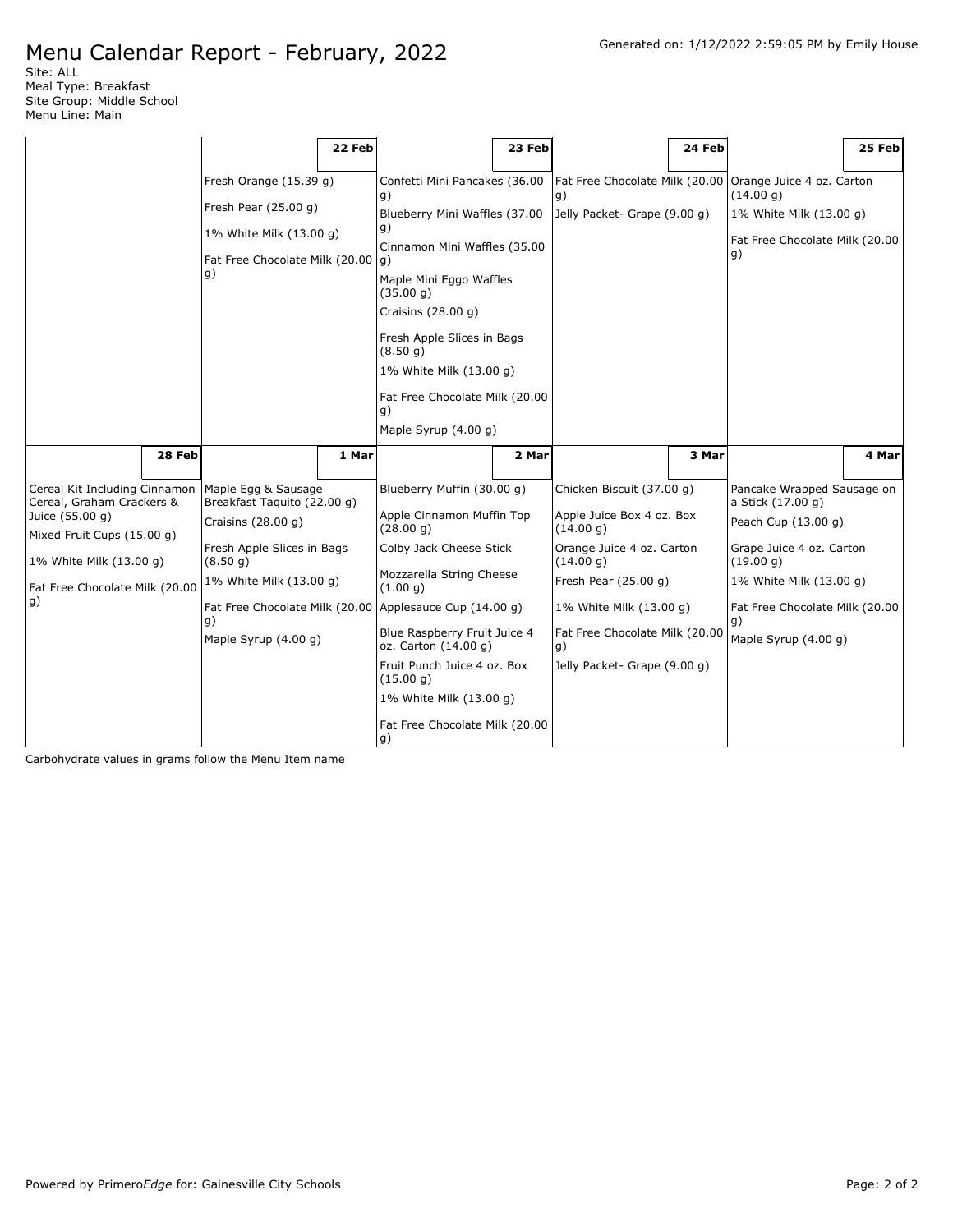Site: ALL Meal Type: Breakfast Site Group: High School Menu Line: Main

| <b>Monday</b>                                              |                                                                                                       | <b>Tuesday</b>                                      |                                                      | Wednesday                                            |                                        | <b>Thursday</b>                                                 |                                        | <b>Friday</b>                            |        |
|------------------------------------------------------------|-------------------------------------------------------------------------------------------------------|-----------------------------------------------------|------------------------------------------------------|------------------------------------------------------|----------------------------------------|-----------------------------------------------------------------|----------------------------------------|------------------------------------------|--------|
|                                                            | 31 Jan                                                                                                |                                                     | 1 Feb                                                |                                                      | 2 Feb                                  |                                                                 | 3 Feb                                  |                                          | 4 Feb  |
| Cereal Kit Including Frosted                               |                                                                                                       | Maple Egg & Sausage                                 |                                                      | Blueberry Muffin (30.00 g)                           |                                        | Steak Biscuit (37.00 g)                                         |                                        | Pancake Wrapped Sausage on               |        |
| Flakes, Graham Crackers &<br>Juice (56.00 g)               |                                                                                                       | Breakfast Taquito (22.00 g)<br>Craisins $(28.00 g)$ |                                                      | Apple Cinnamon Muffin Top<br>(28.00 g)               |                                        | Apple Juice Box 4 oz. Box<br>(14.00 g)                          |                                        | a Stick (17.00 g)<br>Peach Cup (13.00 g) |        |
| Mandarin Orange Cup (16.00<br>g)                           |                                                                                                       | Fresh Orange (15.39 g)                              |                                                      | Colby Jack Cheese Stick                              |                                        | Orange Juice 4 oz. Carton                                       |                                        | Fresh Apple Slices in Bags               |        |
| 1% White Milk (13.00 g)                                    |                                                                                                       | 1% White Milk (13.00 g)                             |                                                      | Mozzarella String Cheese<br>(1.00 g)                 |                                        | (14.00 g)<br>Flavored Sour Raisins (36.00                       |                                        | (8.50 g)<br>1% White Milk (13.00 g)      |        |
| Fat Free Chocolate Milk (20.00<br>g)                       |                                                                                                       | Fat Free Chocolate Milk (20.00<br>g)                |                                                      | Applesauce Cup (14.00 g)                             |                                        | g)<br>1% White Milk (13.00 g)                                   |                                        | Fat Free Chocolate Milk (20.00           |        |
| Soy Milk (20.10 g)                                         |                                                                                                       | Soy Milk (20.10 g)                                  |                                                      | Blue Raspberry Fruit Juice 4<br>oz. Carton (14.00 g) |                                        | Fat Free Chocolate Milk (20.00 Soy Milk (20.10 g)               |                                        | g)                                       |        |
|                                                            |                                                                                                       |                                                     |                                                      | Fruit Punch Juice 4 oz. Box<br>(15.00 g)             |                                        | g)<br>Soy Milk (20.10 g)                                        |                                        | Maple Syrup (4.00 g)                     |        |
|                                                            |                                                                                                       |                                                     |                                                      | 1% White Milk (13.00 g)                              |                                        | Jelly Packet- Grape (9.00 g)                                    |                                        |                                          |        |
|                                                            |                                                                                                       |                                                     |                                                      | Fat Free Chocolate Milk (20.00<br>g)                 |                                        |                                                                 |                                        |                                          |        |
|                                                            |                                                                                                       |                                                     |                                                      | Soy Milk (20.10 g)                                   |                                        |                                                                 |                                        |                                          |        |
|                                                            | 7 Feb                                                                                                 |                                                     | 8 Feb                                                |                                                      | 9 Feb                                  |                                                                 | 10 Feb                                 |                                          | 11 Feb |
| Cereal Kit Including Cinnamon<br>Cereal, Graham Crackers & |                                                                                                       | Plain Biscuit (28.00 g)                             |                                                      | Chicken Sausage Pancake<br>Slider (17.00 g)          |                                        | Chicken Biscuit (37.00 q)                                       |                                        | Dutch Waffle (45.81 g)                   |        |
| Juice (55.00 g)                                            | Pork Sausage Links                                                                                    |                                                     |                                                      | Applesauce Cup (14.00 q)                             |                                        | Apple Juice Box 4 oz. Box<br>(14.00 g)                          |                                        | Peach Cup (13.00 g)                      |        |
|                                                            | Cereal Kit Including Fruit Loop<br>Craisins (28.00 g)<br>Cereal, Graham Crackers &<br>Juice (56.00 g) |                                                     | Blue Raspberry Fruit Juice 4<br>oz. Carton (14.00 g) |                                                      | Orange Juice 4 oz. Carton<br>(14.00 g) |                                                                 | Fresh Apple Slices in Bags<br>(8.50 g) |                                          |        |
| Mixed Fruit Cups (15.00 g)                                 |                                                                                                       | Fresh Apple Slices in Bags<br>(8.50 g)              |                                                      | Fruit Punch Juice 4 oz. Box<br>(15.00 g)             |                                        | Flavored Sour Raisins (36.00                                    |                                        | 1% White Milk (13.00 g)                  |        |
| 1% White Milk (13.00 g)                                    |                                                                                                       | 1% White Milk (13.00 g)                             |                                                      | 1% White Milk (13.00 g)                              |                                        | g)<br>1% White Milk (13.00 g)                                   |                                        | Fat Free Chocolate Milk (20.00<br>g)     |        |
| Fat Free Chocolate Milk (20.00<br>g)                       |                                                                                                       | Fat Free Chocolate Milk (20.00<br>g)                |                                                      |                                                      |                                        | Fat Free Chocolate Milk (20.00   Fat Free Chocolate Milk (20.00 |                                        | Soy Milk (20.10 g)                       |        |
| Soy Milk (20.10 g)                                         |                                                                                                       | Soy Milk (20.10 g)                                  |                                                      | g)<br>Soy Milk (20.10 g)                             |                                        | g)<br>Soy Milk (20.10 g)                                        |                                        |                                          |        |
|                                                            |                                                                                                       | Jelly Packet- Grape (9.00 g)                        |                                                      |                                                      |                                        | Jelly Packet- Grape (9.00 g)                                    |                                        |                                          |        |
|                                                            | 14 Feb                                                                                                |                                                     | 15 Feb                                               |                                                      | 16 Feb                                 |                                                                 | 17 Feb                                 |                                          | 18 Feb |
| Cereal Kit Including Frosted<br>Flakes, Graham Crackers &  |                                                                                                       | Pop-Tart Blueberry Flavored<br>(38.00 g)            |                                                      | French Toast Sticks (34.67 q)                        |                                        | Steak Biscuit (37.00 g)                                         |                                        | Breakfast Bun (39.00 g)                  |        |
| Juice (56.00 g)                                            |                                                                                                       | Pop-tart Strawberry Flavored                        |                                                      | Applesauce Cup (14.00 g)                             |                                        | Apple Juice Box 4 oz. Box<br>(14.00 g)                          |                                        | Peach Cup (13.00 g)                      |        |
| Mandarin Orange Cup (16.00<br>g)                           |                                                                                                       | (38.00 g)<br>Mozzarella String Cheese               |                                                      | Blue Raspberry Fruit Juice 4<br>oz. Carton (14.00 g) |                                        | Orange Juice 4 oz. Carton<br>(14.00 g)                          |                                        | Fresh Apple Slices in Bags<br>(8.50 g)   |        |
| 1% White Milk (13.00 g)                                    |                                                                                                       | (1.00 g)<br>Craisins (28.00 g)                      |                                                      | Fruit Punch Juice 4 oz. Box<br>(15.00 g)             |                                        | Flavored Sour Raisins (36.00                                    |                                        | 1% White Milk (13.00 g)                  |        |
| Fat Free Chocolate Milk (20.00<br>g)                       |                                                                                                       | Fresh Orange (15.39 g)                              |                                                      | 1% White Milk (13.00 g)                              |                                        | g)<br>1% White Milk (13.00 g)                                   |                                        | Fat Free Chocolate Milk (20.00<br>g)     |        |
| Soy Milk (20.10 g)                                         |                                                                                                       | 1% White Milk (13.00 g)                             |                                                      | Fat Free Chocolate Milk (20.00<br>g)                 |                                        | Fat Free Chocolate Milk (20.00                                  |                                        | Soy Milk (20.10 g)                       |        |
|                                                            |                                                                                                       | Fat Free Chocolate Milk (20.00 Soy Milk (20.10 g)   |                                                      |                                                      |                                        | g)<br>Soy Milk (20.10 g)                                        |                                        |                                          |        |
|                                                            |                                                                                                       | g)<br>Soy Milk (20.10 g)                            |                                                      | Maple Syrup $(4.00 q)$                               |                                        | Jelly Packet- Grape (9.00 g)                                    |                                        |                                          |        |
|                                                            | 21 Feb                                                                                                |                                                     | 22 Feb                                               |                                                      | 23 Feb                                 |                                                                 | 24 Feb                                 |                                          | 25 Feb |
|                                                            |                                                                                                       | Cereal Kit Including Cinnamon                       |                                                      | <b>Blueberry Mini Pancakes</b>                       |                                        | Chicken Biscuit (37.00 g)                                       |                                        | Breakfast Pizza (24.00 g)                |        |
|                                                            |                                                                                                       | Cereal, Graham Crackers &<br>Juice (55.00 g)        |                                                      | (35.00 g)<br>Chocolate Mini Pancakes                 |                                        | Apple Juice Box 4 oz. Box                                       |                                        | Peach Cup (13.00 g)                      |        |
|                                                            |                                                                                                       |                                                     |                                                      | (37.00 g)                                            |                                        | (14.00 g)                                                       |                                        | Fresh Apple Slices in Bags<br>(8.50 g)   |        |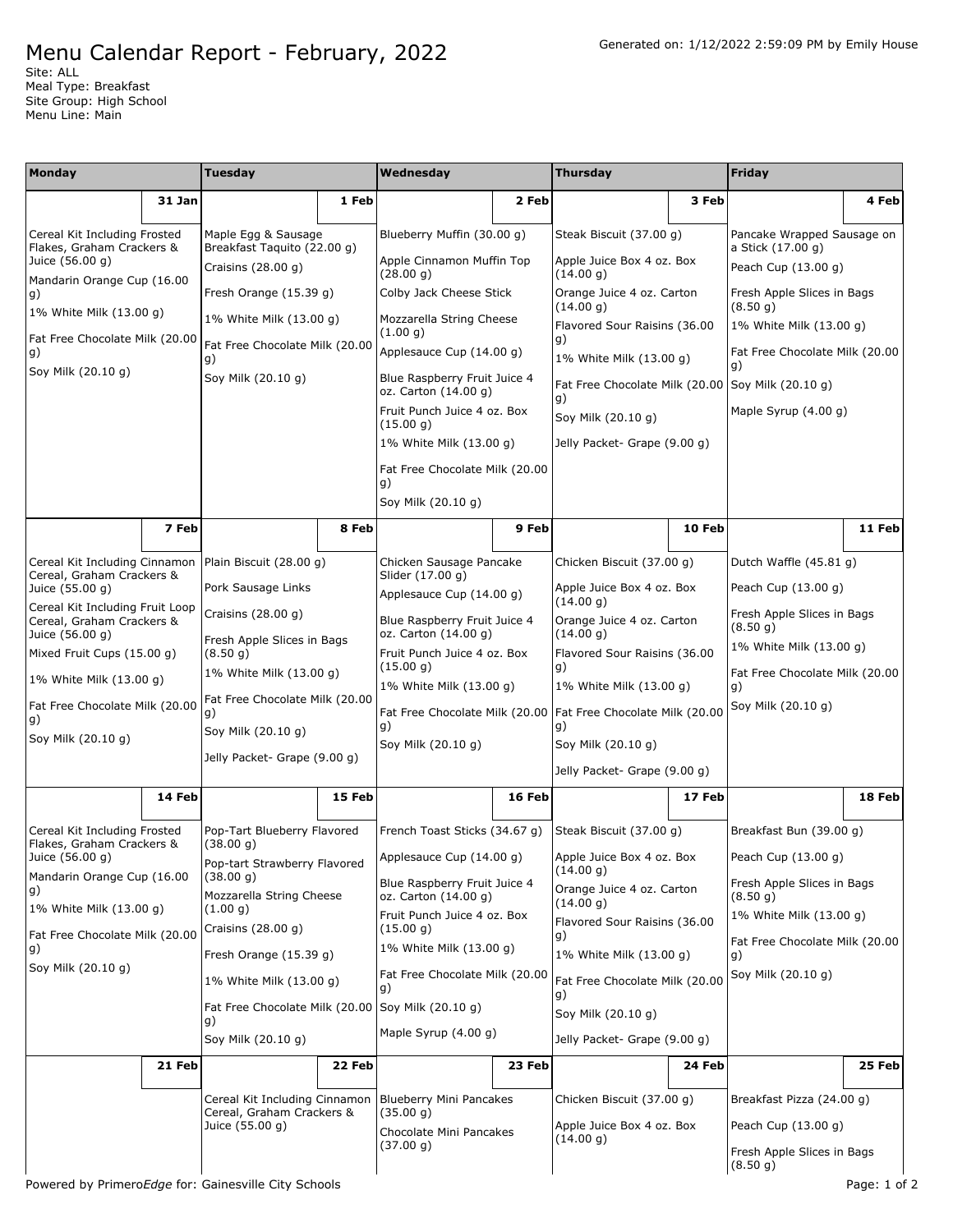Site: ALL Meal Type: Breakfast Site Group: High School Menu Line: Main

|                                                                                                                                                                                                           |                                                                                                                                                                                                        | 22 Feb |                                                                                                                                                                                                                                                                                                                                            |        |                                                                                                                                                                                                                                                                            |        |                                                                                                                                                                                                                                   |        |
|-----------------------------------------------------------------------------------------------------------------------------------------------------------------------------------------------------------|--------------------------------------------------------------------------------------------------------------------------------------------------------------------------------------------------------|--------|--------------------------------------------------------------------------------------------------------------------------------------------------------------------------------------------------------------------------------------------------------------------------------------------------------------------------------------------|--------|----------------------------------------------------------------------------------------------------------------------------------------------------------------------------------------------------------------------------------------------------------------------------|--------|-----------------------------------------------------------------------------------------------------------------------------------------------------------------------------------------------------------------------------------|--------|
|                                                                                                                                                                                                           |                                                                                                                                                                                                        |        |                                                                                                                                                                                                                                                                                                                                            |        |                                                                                                                                                                                                                                                                            |        |                                                                                                                                                                                                                                   |        |
|                                                                                                                                                                                                           | Cereal Kit Including Fruit Loop<br>Cereal, Graham Crackers &<br>Juice (56.00 g)<br>Mixed Fruit Cups (15.00 g)<br>1% White Milk (13.00 g)<br>Fat Free Chocolate Milk (20.00<br>g)<br>Soy Milk (20.10 g) |        | Maple Mini Pancakes (35.00 g)<br>Confetti Mini Pancakes (36.00<br>g)<br>Blueberry Mini Waffles (37.00<br>g)<br>Cinnamon Mini Waffles (35.00<br>g)<br>Maple Mini Eggo Waffles<br>(35.00 g)<br>Craisins $(28.00 g)$<br>Fresh Apple Slices in Bags<br>(8.50 g)<br>1% White Milk (13.00 g)<br>Fat Free Chocolate Milk (20.00<br>g)             | 23 Feb | Orange Juice 4 oz. Carton<br>(14.00 g)<br>Flavored Sour Raisins (36.00<br>g)<br>1% White Milk (13.00 q)<br>Fat Free Chocolate Milk (20.00<br>g)<br>Soy Milk (20.10 g)<br>Jelly Packet- Grape (9.00 g)                                                                      | 24 Feb | 1% White Milk (13.00 g)<br>Fat Free Chocolate Milk (20.00<br>g)<br>Soy Milk (20.10 g)                                                                                                                                             | 25 Feb |
|                                                                                                                                                                                                           |                                                                                                                                                                                                        |        | Soy Milk (20.10 g)                                                                                                                                                                                                                                                                                                                         |        |                                                                                                                                                                                                                                                                            |        |                                                                                                                                                                                                                                   |        |
|                                                                                                                                                                                                           |                                                                                                                                                                                                        |        | Maple Syrup $(4.00 g)$                                                                                                                                                                                                                                                                                                                     |        |                                                                                                                                                                                                                                                                            |        |                                                                                                                                                                                                                                   |        |
| 28 Feb                                                                                                                                                                                                    |                                                                                                                                                                                                        | 1 Mar  |                                                                                                                                                                                                                                                                                                                                            | 2 Mar  |                                                                                                                                                                                                                                                                            | 3 Mar  |                                                                                                                                                                                                                                   | 4 Mar  |
| Cereal Kit Including Frosted<br>Flakes, Graham Crackers &<br>Juice (56.00 g)<br>Mandarin Orange Cup (16.00<br>g)<br>1% White Milk (13.00 g)<br>Fat Free Chocolate Milk (20.00<br>g)<br>Soy Milk (20.10 g) | Maple Egg & Sausage<br>Breakfast Taquito (22.00 q)<br>Craisins $(28.00 g)$<br>Fresh Orange (15.39 g)<br>1% White Milk (13.00 q)<br>Fat Free Chocolate Milk (20.00<br>g)<br>Soy Milk (20.10 g)          |        | Blueberry Muffin (30.00 g)<br>Apple Cinnamon Muffin Top<br>(28.00 g)<br>Colby Jack Cheese Stick<br>Mozzarella String Cheese<br>(1.00 q)<br>Applesauce Cup (14.00 g)<br>Blue Raspberry Fruit Juice 4<br>oz. Carton (14.00 g)<br>Fruit Punch Juice 4 oz. Box<br>(15.00 g)<br>1% White Milk (13.00 g)<br>Fat Free Chocolate Milk (20.00<br>g) |        | Steak Biscuit (37.00 g)<br>Apple Juice Box 4 oz. Box<br>(14.00 g)<br>Orange Juice 4 oz. Carton<br>(14.00 g)<br>Flavored Sour Raisins (36.00<br>g)<br>1% White Milk (13.00 g)<br>Fat Free Chocolate Milk (20.00<br>g)<br>Soy Milk (20.10 g)<br>Jelly Packet- Grape (9.00 g) |        | Pancake Wrapped Sausage on<br>a Stick (17.00 g)<br>Peach Cup (13.00 g)<br>Fresh Apple Slices in Bags<br>(8.50 g)<br>1% White Milk (13.00 g)<br>Fat Free Chocolate Milk (20.00<br>q)<br>Soy Milk (20.10 g)<br>Maple Syrup (4.00 g) |        |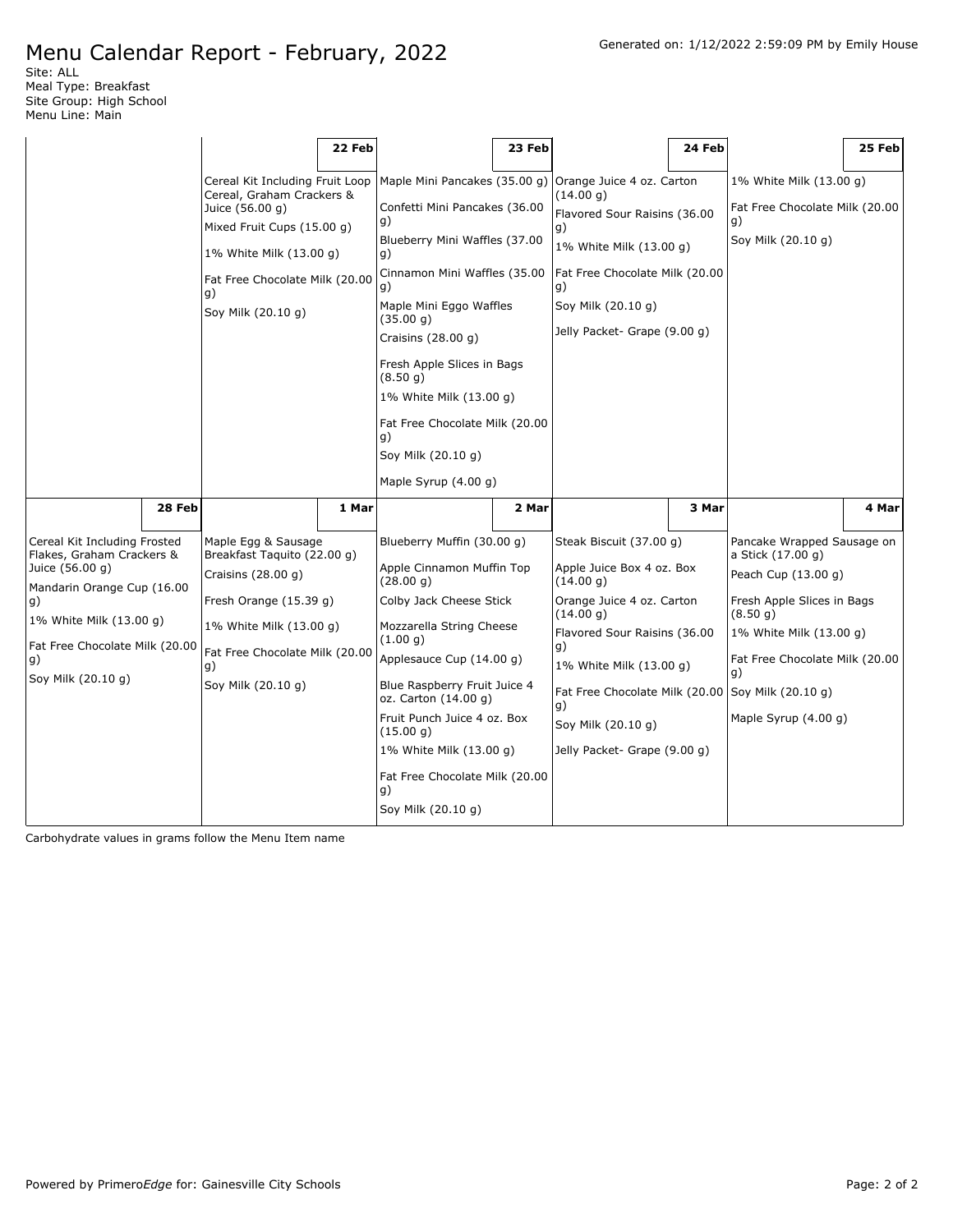Site: ALL Meal Type: Lunch Site Group: Elementary School Menu Line: Main

| Monday                                       |                                                                                 | <b>Tuesday</b>                                           |                                            | Wednesday                                          |                                                           | <b>Thursday</b>                                      |        | Friday                                                  |        |
|----------------------------------------------|---------------------------------------------------------------------------------|----------------------------------------------------------|--------------------------------------------|----------------------------------------------------|-----------------------------------------------------------|------------------------------------------------------|--------|---------------------------------------------------------|--------|
|                                              | 31 Jan                                                                          |                                                          | 1 Feb                                      |                                                    | 2 Feb                                                     |                                                      | 3 Feb  |                                                         | 4 Feb  |
| Chicken Sandwich (39.00 g)                   |                                                                                 | Corn Dog (31.00 g)                                       |                                            | Asian Chicken Nuggets (22.50<br>g)                 |                                                           | Beefy Nachos with White<br>Cheese (2.05 g)           |        | Mozzarella Breadstick Twists<br>(34.00 g)               |        |
| Green Beans (4.68 g)                         |                                                                                 | Baked Beans (30.00 g)                                    |                                            | Yeast Roll (24.00 g)                               |                                                           | Tortilla Chips in Bags (18.00                        |        | Mango Flavored Vegetable<br>Juice 4 oz. Box (14.00 g)   |        |
| Potato Smiles Emoji Shapes<br>(27.07 g)      |                                                                                 | Curly Fries (17.00 g)                                    |                                            | Baby Carrots (4.50 g)                              |                                                           | g)<br>Cherry or Grape Tomatoes                       |        | Marinara Dunk Cups (7.00 g)                             |        |
| Potato Smiles (30.00 g)                      |                                                                                 | Pineapple Cup (15.00 g)                                  |                                            | Steamed Broccoli (3.70 g)                          |                                                           | (2.90 g)                                             |        | Corn (17.96 g)                                          |        |
| Applesauce Cup (14.00 g)                     |                                                                                 | 1% White Milk (13.00 g)                                  |                                            | Mandarin Orange Cup (16.00                         |                                                           | Pinto Beans (18.25 g)                                |        | Fresh Pear $(25.00 g)$                                  |        |
| 1% White Milk (13.00 g)                      |                                                                                 | Fat Free Chocolate Milk (20.00<br>q)                     |                                            | g)<br>1% White Milk (13.00 g)                      |                                                           | Salsa Dunk Cup (5.00 g)                              |        | 1% White Milk (13.00 g)                                 |        |
| g)                                           |                                                                                 | Fat Free Chocolate Milk (20.00 Ketchup Packet (2.00 g)   | g)<br>Fat Free Chocolate Milk (20.00<br>g) |                                                    | Flavored Sour Raisins (36.00                              | Fat Free Chocolate Milk (20.00                       |        |                                                         |        |
| Ketchup Packet (4.00 g)                      |                                                                                 |                                                          |                                            |                                                    | 1% White Milk (13.00 g)<br>Fat Free Chocolate Milk (20.00 |                                                      | g)     |                                                         |        |
|                                              |                                                                                 |                                                          |                                            |                                                    |                                                           | g)                                                   |        |                                                         |        |
|                                              |                                                                                 |                                                          |                                            |                                                    |                                                           | Sour Cream (1.00 g)                                  |        |                                                         |        |
|                                              | 7 Feb                                                                           |                                                          | 8 Feb                                      |                                                    | 9 Feb                                                     |                                                      | 10 Feb |                                                         | 11 Feb |
| Cheeseburger (32.00 g)                       |                                                                                 | Chicken Nuggets (10.00 g)                                |                                            | Cheesy French Bread (30.00<br>g)                   |                                                           | Chicken Nachos with White<br>Cheese (5.49 g)         |        | Chicken, Turkey, & Cheese<br>Sandwich (27.00 g)         |        |
| Baked Beans (30.00 g)                        |                                                                                 | Yeast Roll (24.00 g)                                     |                                            | Steamed Broccoli (3.70 g)                          |                                                           | Tortilla Chips in Bags (18.00                        |        | Baked Cheetos (17.00 g)                                 |        |
| Green Beans (4.68 g)<br>Tater Tots (14.00 g) |                                                                                 | Marinara Dunk Cups (7.00 g)                              |                                            | g)<br>Black Beans (19.00 g)                        |                                                           | Baby Carrots (4.50 g)                                |        |                                                         |        |
| Applesauce Cup (14.00 g)                     |                                                                                 | Whipped Potatoes (14.86 g)                               |                                            | Corn (17.96 g)                                     |                                                           | Cherry or Grape Tomatoes                             |        | Mango Flavored Vegetable                                |        |
| 1% White Milk (13.00 g)                      |                                                                                 | Peach Cup (13.00 g)                                      |                                            | Pineapple Cup (15.00 g)<br>1% White Milk (13.00 g) |                                                           | (2.90 g)                                             |        | Juice 4 oz. Box (14.00 g)<br>Fresh Apple Slices in Bags |        |
| g)                                           |                                                                                 | Fat Free Chocolate Milk (20.00   1% White Milk (13.00 g) |                                            |                                                    |                                                           | Salsa Dunk Cup (5.00 g)                              |        | (8.50 g)                                                |        |
| Ketchup Packet (2.00 g)                      |                                                                                 | Fat Free Chocolate Milk (20.00<br>g)                     |                                            | Fat Free Chocolate Milk (20.00                     |                                                           | Blue Raspberry Fruit Juice 4<br>oz. Carton (14.00 g) |        | 1% White Milk (13.00 g)                                 |        |
|                                              |                                                                                 | Ketchup Packet (2.00 g)                                  |                                            | g)                                                 |                                                           | Fruit Punch Juice 4 oz. Box<br>(15.00 g)             |        | Fat Free Chocolate Milk (20.00<br>g)                    |        |
|                                              |                                                                                 |                                                          |                                            |                                                    |                                                           | 1% White Milk (13.00 g)                              |        |                                                         |        |
|                                              |                                                                                 |                                                          |                                            |                                                    |                                                           | Fat Free Chocolate Milk (20.00<br>g)                 |        |                                                         |        |
|                                              |                                                                                 |                                                          |                                            |                                                    |                                                           | Sour Cream $(1.00 q)$                                |        |                                                         |        |
|                                              | 14 Feb                                                                          |                                                          | 15 Feb                                     |                                                    | 16 Feb                                                    |                                                      | 17 Feb |                                                         | 18 Feb |
| Chicken Sandwich (39.00 g)                   |                                                                                 | Beef Hotdog $(31.00 g)$                                  |                                            | Breaded Chicken Drumstick<br>(6.00 g)              |                                                           | Beefy Nachos with White<br>Cheese $(2.05 g)$         |        | Grilled Cheese Sandwich<br>Individually Wrapped (30.96  |        |
| Potato Smiles Emoji Shapes<br>(27.07 g)      |                                                                                 | Baked Beans (30.00 g)                                    |                                            | Yeast Roll (24.00 g)                               |                                                           | Tortilla Chips in Bags (18.00                        |        | g)                                                      |        |
| Potato Smiles (30.00 g)                      |                                                                                 | Cole Slaw (14.59 g)                                      |                                            | Green Beans (4.68 g)                               |                                                           | g)<br>Cherry or Grape Tomatoes                       |        | Baby Carrots (4.50 g)                                   |        |
| Broccoli Dippers (2.90 g)                    |                                                                                 | Pineapple Cup (15.00 g)                                  |                                            | Glazed Sweet Potatoes (29.87                       |                                                           | (2.90 g)                                             |        | Fruit Punch Flavored<br>Vegetable Juice 4 oz. Box       |        |
| Applesauce Cup (14.00 g)                     | Pinto Beans $(18.25 g)$<br>g)<br>1% White Milk (13.00 g)<br>Peach Cup (13.00 g) |                                                          |                                            | (14.00 g)<br>Marinara Dunk Cups (7.00 g)           |                                                           |                                                      |        |                                                         |        |
| 1% White Milk (13.00 g)                      |                                                                                 | Fat Free Chocolate Milk (20.00<br>g)                     |                                            | 1% White Milk (13.00 g)                            |                                                           | Salsa Dunk Cup (5.00 g)                              |        | Fresh Apple Slices in Bags                              |        |
|                                              |                                                                                 | Fat Free Chocolate Milk (20.00 Ketchup Packet (2.00 g)   |                                            | Fat Free Chocolate Milk (20.00                     |                                                           | Flavored Sour Raisins (36.00<br>g)                   |        | (8.50 g)<br>1% White Milk (13.00 g)                     |        |
| g)<br>Ketchup Packet (2.00 g)                |                                                                                 |                                                          |                                            | g)                                                 |                                                           | 1% White Milk (13.00 g)                              |        | Fat Free Chocolate Milk (20.00                          |        |
|                                              |                                                                                 |                                                          |                                            |                                                    |                                                           | Fat Free Chocolate Milk (20.00<br>g)                 |        | g)                                                      |        |
|                                              |                                                                                 |                                                          |                                            |                                                    |                                                           | Sour Cream $(1.00 g)$                                |        |                                                         |        |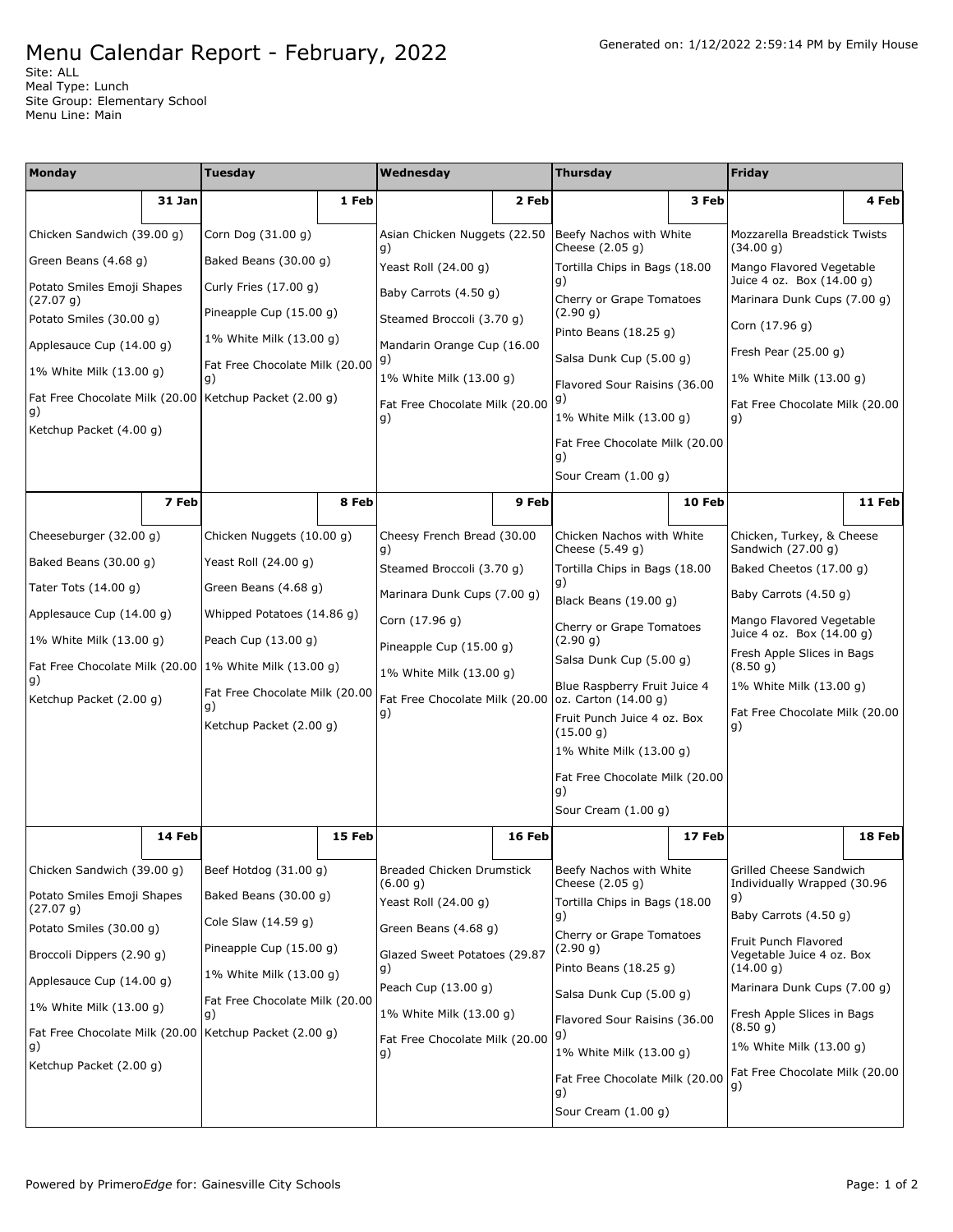Site: ALL Meal Type: Lunch Site Group: Elementary School Menu Line: Main

| Monday                                  |        | <b>Tuesday</b>                                                        |        | Wednesday                                                 |        | <b>Thursday</b>                                      |        | Friday                                            |        |
|-----------------------------------------|--------|-----------------------------------------------------------------------|--------|-----------------------------------------------------------|--------|------------------------------------------------------|--------|---------------------------------------------------|--------|
|                                         | 21 Feb |                                                                       | 22 Feb |                                                           | 23 Feb |                                                      | 24 Feb |                                                   | 25 Feb |
|                                         |        | Cheeseburger (32.00 g)                                                |        | Chicken Nuggets (10.00 g)                                 |        | Chicken Nachos with White                            |        | Pepperoni Pizza (34.00 g)                         |        |
|                                         |        | Baked Beans (30.00 g)                                                 |        | Yeast Roll (24.00 g)                                      |        | Cheese $(5.49 q)$<br>Tortilla Chips in Bags (18.00   |        | Steamed Broccoli (3.70 g)                         |        |
|                                         |        | Tater Tots (14.00 g)                                                  |        | Green Beans (4.68 g)                                      |        | g)<br>Black Beans (19.00 g)                          |        | Corn (17.96 g)                                    |        |
|                                         |        | Applesauce Cup (14.00 g)                                              |        | Whipped Potatoes (14.86 g)                                |        |                                                      |        | Pineapple Cup (15.00 g)                           |        |
|                                         |        | 1% White Milk (13.00 g)                                               |        | Peach Cup (13.00 g)                                       |        | Cherry or Grape Tomatoes<br>(2.90 g)                 |        | 1% White Milk (13.00 g)                           |        |
|                                         |        |                                                                       |        | Fat Free Chocolate Milk (20.00 $1\%$ White Milk (13.00 g) |        | Salsa Dunk Cup (5.00 g)                              |        | Fat Free Chocolate Milk (20.00                    |        |
|                                         |        | g)<br>Ketchup Packet (2.00 g)                                         |        | Fat Free Chocolate Milk (20.00<br>g)                      |        | Blue Raspberry Fruit Juice 4<br>oz. Carton (14.00 g) |        | g)                                                |        |
|                                         |        |                                                                       |        | Ketchup Packet (2.00 g)                                   |        | Fruit Punch Juice 4 oz. Box<br>(15.00 g)             |        |                                                   |        |
|                                         |        |                                                                       |        |                                                           |        | 1% White Milk (13.00 g)                              |        |                                                   |        |
|                                         |        |                                                                       |        |                                                           |        | Fat Free Chocolate Milk (20.00<br>g)                 |        |                                                   |        |
|                                         |        |                                                                       |        |                                                           |        | Sour Cream (1.00 g)                                  |        |                                                   |        |
|                                         | 28 Feb |                                                                       | 1 Mar  |                                                           | 2 Mar  |                                                      | 3 Mar  |                                                   | 4 Mar  |
| Chicken Sandwich (39.00 g)              |        | Mozzarella Breadstick Twists<br>(34.00 g)                             |        | Asian Chicken Nuggets (22.50<br>g)                        |        | Beefy Nachos with White<br>Cheese (2.05 g)           |        | Cheese Pizza Anytimer Kit<br>(34.00 g)            |        |
| Green Beans (4.68 g)                    |        | Mango Flavored Vegetable<br>Juice 4 oz. Box (14.00 g)                 |        | Yeast Roll (24.00 g)                                      |        | Tortilla Chips in Bags (18.00<br>g)                  |        | Baby Carrots (4.50 g)                             |        |
| Potato Smiles Emoji Shapes<br>(27.07 g) |        | Marinara Dunk Cups (7.00 q)                                           |        | Baby Carrots (4.50 g)                                     |        | Cherry or Grape Tomatoes<br>(2.90 q)                 |        | Fruit Punch Flavored<br>Vegetable Juice 4 oz. Box |        |
| Potato Smiles (30.00 g)                 |        | Corn (17.96 g)                                                        |        | Steamed Broccoli (3.70 g)                                 |        | Pinto Beans (18.25 g)                                |        | (14.00 g)<br>Fresh Apple Slices in Bags           |        |
| Applesauce Cup (14.00 g)                |        | Fresh Pear (25.00 g)                                                  |        | Mandarin Orange Cup (16.00<br>g)                          |        | Salsa Dunk Cup (5.00 g)                              |        | (8.50 g)                                          |        |
| 1% White Milk (13.00 g)                 |        | 1% White Milk (13.00 g)                                               |        | 1% White Milk (13.00 g)                                   |        | Flavored Sour Raisins (36.00                         |        | 1% White Milk (13.00 g)                           |        |
| Fat Free Chocolate Milk (20.00<br>g)    |        | Fat Free Chocolate Milk (20.00   Fat Free Chocolate Milk (20.00<br>g) |        | g)                                                        |        | g)<br>1% White Milk (13.00 g)                        |        | Fat Free Chocolate Milk (20.00<br>g)              |        |
| Ketchup Packet (4.00 g)                 |        |                                                                       |        |                                                           |        | Fat Free Chocolate Milk (20.00<br>g)                 |        |                                                   |        |
|                                         |        |                                                                       |        |                                                           |        | Sour Cream (1.00 g)                                  |        |                                                   |        |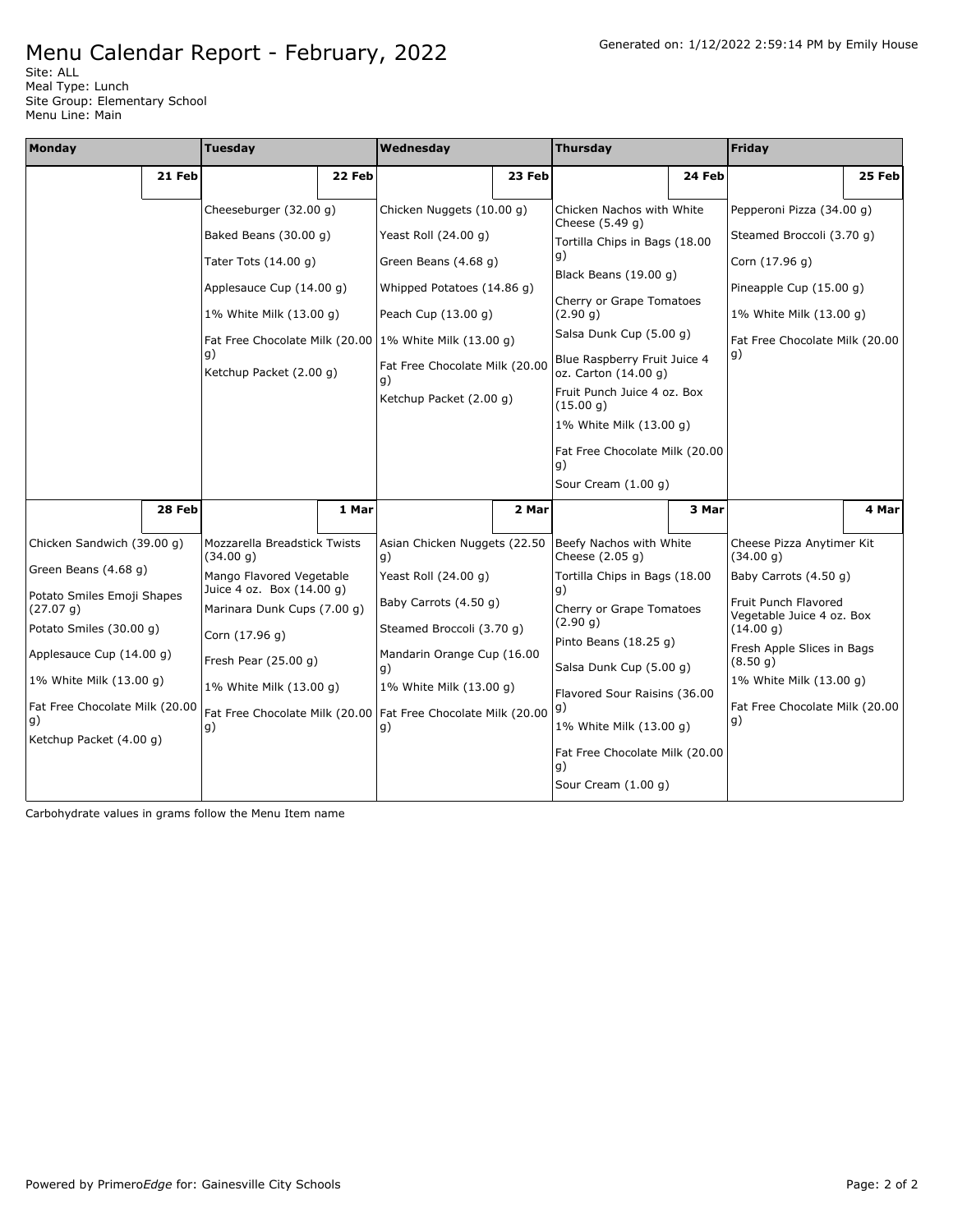Site: ALL Meal Type: Lunch Site Group: Middle School Menu Line: Main

| <b>Monday</b>                      |        | <b>Tuesday</b>                       |        | Wednesday                                           |        | <b>Thursday</b>                                      |        | <b>Friday</b>                                           |        |
|------------------------------------|--------|--------------------------------------|--------|-----------------------------------------------------|--------|------------------------------------------------------|--------|---------------------------------------------------------|--------|
|                                    | 31 Jan |                                      | 1 Feb  |                                                     | 2 Feb  |                                                      | 3 Feb  |                                                         | 4 Feb  |
| Breaded Chicken Salad (40.01<br>g) |        | Cheeseburger (32.00 g)               |        | Asian Chicken Nuggets (22.50)<br>g)                 |        | Beefy Nachos with White<br>Cheese (3.07 g)           |        | Mozzarella Breadstick Twists<br>(34.00 g)               |        |
| Chicken Sandwich (39.00 q)         |        | Veggie Burger (46.30 g)              |        | Large Peanut Butter and Jelly                       |        | Grilled Cheese Sandwich                              |        | Munchable (42.00 g)                                     |        |
| Green Beans (4.68 g)               |        | Baked Beans (30.00 g)                |        | Sandwich (64.00 g)<br>Yeast Roll (24.00 g)          |        | Individually Wrapped (30.96<br>g)                    |        | Broccoli Dippers (2.90 g)                               |        |
| Whipped Potatoes (14.86 g)         |        | Curly Fries (17.00 g)                |        | Baby Carrots (4.50 g)                               |        | Tortilla Chips in Bags (18.00<br>g)                  |        | Marinara Dunk Cups (7.00 g)                             |        |
| Applesauce Cup (14.00 g)           |        | Tater Tots $(14.00 g)$               |        | Steamed Broccoli (3.70 g)                           |        | Cherry or Grape Tomatoes                             |        | Corn (17.96 g)                                          |        |
| 1% White Milk (13.00 g)            |        | Pineapple Cup (15.00 g)              |        | Mandarin Orange Cup (16.00                          |        | (2.90 q)<br>Pinto Beans $(18.25 g)$                  |        | Fresh Apple Slices in Bags                              |        |
| Fat Free Chocolate Milk (20.00     |        | 1% White Milk (13.00 g)              |        | g)                                                  |        | Salsa Dunk Cup (5.00 g)                              |        | (8.50 g)<br>1% White Milk (13.00 g)                     |        |
| g)<br>Ketchup Packet (2.00 g)      |        | Fat Free Chocolate Milk (20.00<br>g) |        | 1% White Milk (13.00 g)                             |        | Flavored Sour Raisins (36.00                         |        | Fat Free Chocolate Milk (20.00                          |        |
| Light Mayonnaise (1.00 g)          |        | Ketchup Packet (2.00 g)              |        | Fat Free Chocolate Milk (20.00<br>g)                |        | $\vert g)$                                           |        | g)                                                      |        |
|                                    |        | Light Mayonnaise (1.00 g)            |        | Sweet & Sour Sauce (4.00 g)                         |        | 1% White Milk (13.00 g)                              |        |                                                         |        |
|                                    |        |                                      |        |                                                     |        | Fat Free Chocolate Milk (20.00<br>g)                 |        |                                                         |        |
|                                    |        |                                      |        |                                                     |        | Sour Cream (1.00 g)                                  |        |                                                         |        |
|                                    | 7 Feb  |                                      | 8 Feb  |                                                     | 9 Feb  |                                                      | 10 Feb |                                                         | 11 Feb |
| Breaded Chicken Salad (40.01<br>g) |        | Chicken Nuggets (10.00 g)            |        | Large Peanut Butter and Jelly<br>Sandwich (64.00 g) |        | Chicken Nachos with White<br>Cheese (8.24 g)         |        | Munchable $(42.00 g)$                                   |        |
| Corn Dog (31.00 g)                 |        | Veggie Burger (46.30 g)              |        | Cheesy French Bread (30.00                          |        | Grilled Cheese Sandwich                              |        | Chicken, Turkey, & Cheese<br>Sandwich (27.00 g)         |        |
| Baked Beans (30.00 g)              |        | Yeast Roll (24.00 g)                 |        | g)<br>Broccoli Dippers (2.90 g)                     |        | Individually Wrapped (30.96<br>g)                    |        | Baked Cheetos (17.00 g)                                 |        |
| Cole Slaw (14.59 g)                |        | Green Beans (4.68 g)                 |        | Marinara Dunk Cups (7.00 g)                         |        | Tortilla Chips in Bags (18.00                        |        | Baby Carrots (4.50 g)                                   |        |
| Applesauce Cup (14.00 g)           |        | Whipped Potatoes (14.86 g)           |        | Corn (17.96 g)                                      |        | Cherry or Grape Tomatoes                             |        | Mango Flavored Vegetable                                |        |
| 1% White Milk (13.00 g)            |        | Peach Cup (13.00 g)                  |        | Pineapple Cup (15.00 g)                             |        | (2.90 g)<br>Ranchero Black Beans (20.39              |        | Juice 4 oz. Box (14.00 g)<br>Fresh Apple Slices in Bags |        |
| Fat Free Chocolate Milk (20.00     |        | 1% White Milk (13.00 g)              |        | 1% White Milk (13.00 g)                             |        | g)                                                   |        | (8.50 g)                                                |        |
| g)<br>Ketchup Packet (2.00 g)      |        | Fat Free Chocolate Milk (20.00<br>g) |        | Fat Free Chocolate Milk (20.00                      |        | Salsa Dunk Cup (5.00 g)                              |        | 1% White Milk (13.00 g)                                 |        |
| Mustard                            |        | Ketchup Packet (2.00 g)              |        | g)                                                  |        | Blue Raspberry Fruit Juice 4<br>oz. Carton (14.00 g) |        | Fat Free Chocolate Milk (20.00<br>g)                    |        |
|                                    |        | Light Mayonnaise (1.00 g)            |        |                                                     |        | Fruit Punch Juice 4 oz. Box<br>(15.00 g)             |        | Light Mayonnaise (1.00 g)                               |        |
|                                    |        | BBQ Sauce (5.00 g)                   |        |                                                     |        | 1% White Milk (13.00 g)                              |        |                                                         |        |
|                                    |        |                                      |        |                                                     |        | Fat Free Chocolate Milk (20.00<br>g)                 |        |                                                         |        |
|                                    |        |                                      |        |                                                     |        | Sour Cream (1.00 g)                                  |        |                                                         |        |
|                                    | 14 Feb |                                      | 15 Feb |                                                     | 16 Feb |                                                      | 17 Feb |                                                         | 18 Feb |
| Breaded Chicken Salad (40.01       |        | Cheeseburger (32.00 g)               |        | <b>Breaded Chicken Drumstick</b><br>(6.00 q)        |        | Beefy Nachos with White<br>Cheese (3.07 g)           |        | Munchable (42.00 g)                                     |        |
| g)<br>Chicken Sandwich (39.00 q)   |        | Veggie Burger (46.30 g)              |        | Large Peanut Butter and Jelly                       |        | Grilled Cheese Sandwich                              |        | Pepperoni Hot Pocket (32.00                             |        |
| Broccoli Dippers (2.90 g)          |        | Baked Beans (30.00 g)                |        | Sandwich (64.00 g)<br>Yeast Roll (24.00 g)          |        | Individually Wrapped (30.96<br>g)                    |        | g)<br>Steamed Broccoli (3.70 g)                         |        |
| Whipped Potatoes (14.86 g)         |        | Curly Fries (17.00 g)                |        | Green Beans (4.68 g)                                |        | Tortilla Chips in Bags (18.00<br>g)                  |        | Marinara Dunk Cups (7.00 g)                             |        |
| Applesauce Cup (14.00 g)           |        | Tater Tots (14.00 g)                 |        | Glazed Sweet Potatoes (29.87                        |        | Cherry or Grape Tomatoes                             |        | Corn (17.96 g)                                          |        |
| 1% White Milk (13.00 g)            |        | Pineapple Cup (15.00 g)              |        | g)                                                  |        | (2.90 g)<br>Refried Beans with Jalapenos             |        | Fresh Apple Slices in Bags                              |        |
| Fat Free Chocolate Milk (20.00     |        | 1% White Milk (13.00 g)              |        | Peach Cup (13.00 g)                                 |        | (27.79 g)                                            |        | (8.50 g)<br>1% White Milk (13.00 g)                     |        |
| g)                                 |        | Fat Free Chocolate Milk (20.00<br>g) |        | 1% White Milk (13.00 g)                             |        | Salsa Dunk Cup (5.00 g)                              |        |                                                         |        |

Powered by Primero*Edge* for: Gainesville City Schools **Page: 1** of 2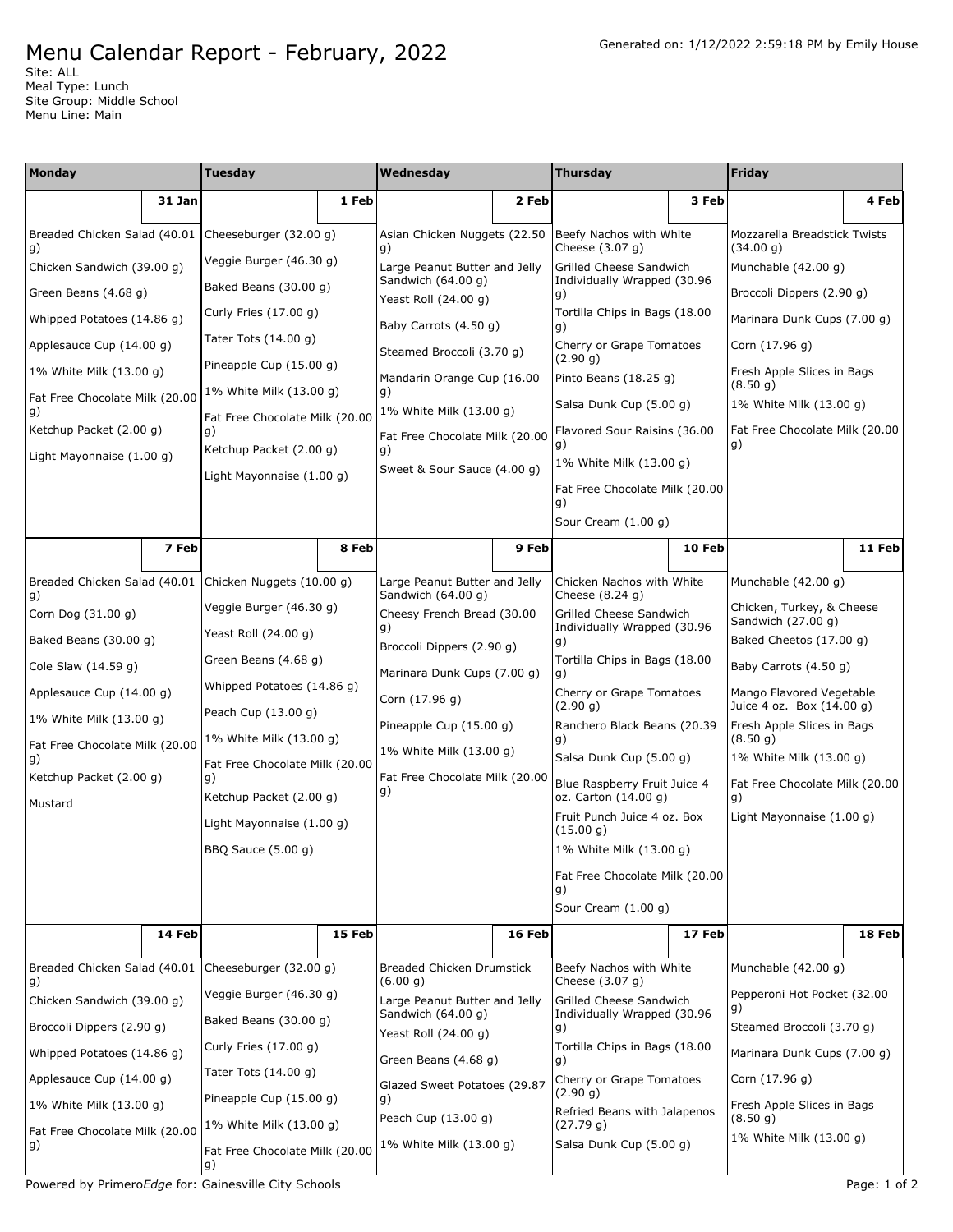Site: ALL Meal Type: Lunch Site Group: Middle School Menu Line: Main

|                                      | 14 Feb |                                                    | 15 Feb |                                                           | 16 Feb |                                                               | 17 Feb |                                                     | 18 Feb |
|--------------------------------------|--------|----------------------------------------------------|--------|-----------------------------------------------------------|--------|---------------------------------------------------------------|--------|-----------------------------------------------------|--------|
| Ketchup Packet (2.00 g)              |        | Ketchup Packet (2.00 g)                            |        |                                                           |        | Fat Free Chocolate Milk (20.00   Flavored Sour Raisins (36.00 |        | Fat Free Chocolate Milk (20.00                      |        |
| Light Mayonnaise (1.00 g)            |        | Light Mayonnaise (1.00 g)                          |        | g)<br>Hot sauce $(0.23 g)$                                |        | g)<br>1% White Milk (13.00 g)                                 |        | g)                                                  |        |
|                                      |        |                                                    |        |                                                           |        | Fat Free Chocolate Milk (20.00<br>g)                          |        |                                                     |        |
|                                      |        |                                                    |        |                                                           |        | Sour Cream (1.00 g)                                           | 24 Feb |                                                     |        |
|                                      | 21 Feb |                                                    | 22 Feb |                                                           | 23 Feb |                                                               |        |                                                     | 25 Feb |
|                                      |        | Beef Hotdog (31.00 g)                              |        | Chicken Nuggets (10.00 g)                                 |        | Chicken Nachos with White<br>Cheese $(8.24 g)$                |        | Large Peanut Butter and Jelly<br>Sandwich (64.00 g) |        |
|                                      |        | Breaded Chicken Salad (40.01<br>g)                 |        | Veggie Burger (46.30 g)                                   |        | Grilled Cheese Sandwich<br>Individually Wrapped (30.96        |        | Deep Dish Pepperoni Pizza<br>(34.00 g)              |        |
|                                      |        | Baked Beans (30.00 g)                              |        | Yeast Roll (24.00 g)                                      |        | g)                                                            |        | Pepperoni Pizza (34.00 g)                           |        |
|                                      |        | Cole Slaw (14.59 g)                                |        | Green Beans (4.68 g)                                      |        | Tortilla Chips in Bags (18.00<br>g)                           |        | Steamed Broccoli (3.70 g)                           |        |
|                                      |        | Applesauce Cup (14.00 g)                           |        | Whipped Potatoes (14.86 g)                                |        | Cherry or Grape Tomatoes<br>(2.90 g)                          |        | Marinara Dunk Cups (7.00 g)                         |        |
|                                      |        | 1% White Milk (13.00 g)                            |        | Peach Cup (13.00 g)                                       |        | Ranchero Black Beans (20.39                                   |        | Corn (17.96 g)                                      |        |
|                                      |        | Fat Free Chocolate Milk (20.00<br>q)               |        | 1% White Milk (13.00 g)<br>Fat Free Chocolate Milk (20.00 |        | g)<br>Salsa Dunk Cup (5.00 g)                                 |        | Pineapple Cup (15.00 g)                             |        |
|                                      |        | Ketchup Packet (2.00 g)                            |        | g)                                                        |        | Blue Raspberry Fruit Juice 4                                  |        | 1% White Milk (13.00 g)                             |        |
| Mustard                              |        |                                                    |        | Ketchup Packet (2.00 g)                                   |        | oz. Carton (14.00 g)<br>Fruit Punch Juice 4 oz. Box           |        | Fat Free Chocolate Milk (20.00<br>g)                |        |
|                                      |        |                                                    |        | Light Mayonnaise (1.00 g)                                 |        | (15.00 g)                                                     |        |                                                     |        |
|                                      |        |                                                    |        | BBQ Sauce (5.00 g)                                        |        | 1% White Milk (13.00 g)<br>Fat Free Chocolate Milk (20.00     |        |                                                     |        |
|                                      |        |                                                    |        |                                                           |        | g)                                                            |        |                                                     |        |
|                                      |        |                                                    |        |                                                           |        | Sour Cream (1.00 g)                                           |        |                                                     |        |
|                                      | 28 Feb |                                                    | 1 Mar  |                                                           | 2 Mar  |                                                               | 3 Mar  |                                                     | 4 Marl |
| Breaded Chicken Salad (40.01<br>g)   |        | Cheeseburger (32.00 g)                             |        | Asian Chicken Nuggets (22.50<br>g)                        |        | Beefy Nachos with White<br>Cheese $(3.07 g)$                  |        | Mozzarella Breadstick Twists<br>(34.00 g)           |        |
| Chicken Sandwich (39.00 q)           |        | Veggie Burger (46.30 g)                            |        | Large Peanut Butter and Jelly<br>Sandwich (64.00 g)       |        | Grilled Cheese Sandwich<br>Individually Wrapped (30.96        |        | Munchable (42.00 g)                                 |        |
| Green Beans (4.68 g)                 |        | Baked Beans (30.00 g)                              |        | Yeast Roll (24.00 g)                                      |        | g)                                                            |        | Broccoli Dippers (2.90 g)                           |        |
| Whipped Potatoes (14.86 g)           |        | Curly Fries (17.00 g)                              |        | Baby Carrots (4.50 g)                                     |        | Tortilla Chips in Bags (18.00<br>g)                           |        | Marinara Dunk Cups (7.00 g)                         |        |
| Applesauce Cup (14.00 g)             |        | Tater Tots $(14.00 g)$                             |        | Steamed Broccoli (3.70 g)                                 |        | Cherry or Grape Tomatoes<br>(2.90 g)                          |        | Corn (17.96 g)                                      |        |
| 1% White Milk (13.00 g)              |        | Pineapple Cup (15.00 g)<br>1% White Milk (13.00 g) |        | Mandarin Orange Cup (16.00                                |        | Pinto Beans (18.25 g)                                         |        | Fresh Apple Slices in Bags<br>(8.50 g)              |        |
| Fat Free Chocolate Milk (20.00<br>g) |        | Fat Free Chocolate Milk (20.00                     |        | g)<br>1% White Milk (13.00 g)                             |        | Salsa Dunk Cup (5.00 g)                                       |        | 1% White Milk (13.00 g)                             |        |
| Ketchup Packet (2.00 g)              |        | g)                                                 |        | Fat Free Chocolate Milk (20.00                            |        | Flavored Sour Raisins (36.00<br>g)                            |        | Fat Free Chocolate Milk (20.00<br>g)                |        |
| Light Mayonnaise (1.00 g)            |        | Ketchup Packet (2.00 g)                            |        | g)<br>Sweet & Sour Sauce (4.00 g)                         |        | 1% White Milk (13.00 g)                                       |        |                                                     |        |
|                                      |        | Light Mayonnaise (1.00 g)                          |        |                                                           |        | Fat Free Chocolate Milk (20.00                                |        |                                                     |        |
|                                      |        |                                                    |        |                                                           |        | g)<br>Sour Cream (1.00 g)                                     |        |                                                     |        |
|                                      |        |                                                    |        |                                                           |        |                                                               |        |                                                     |        |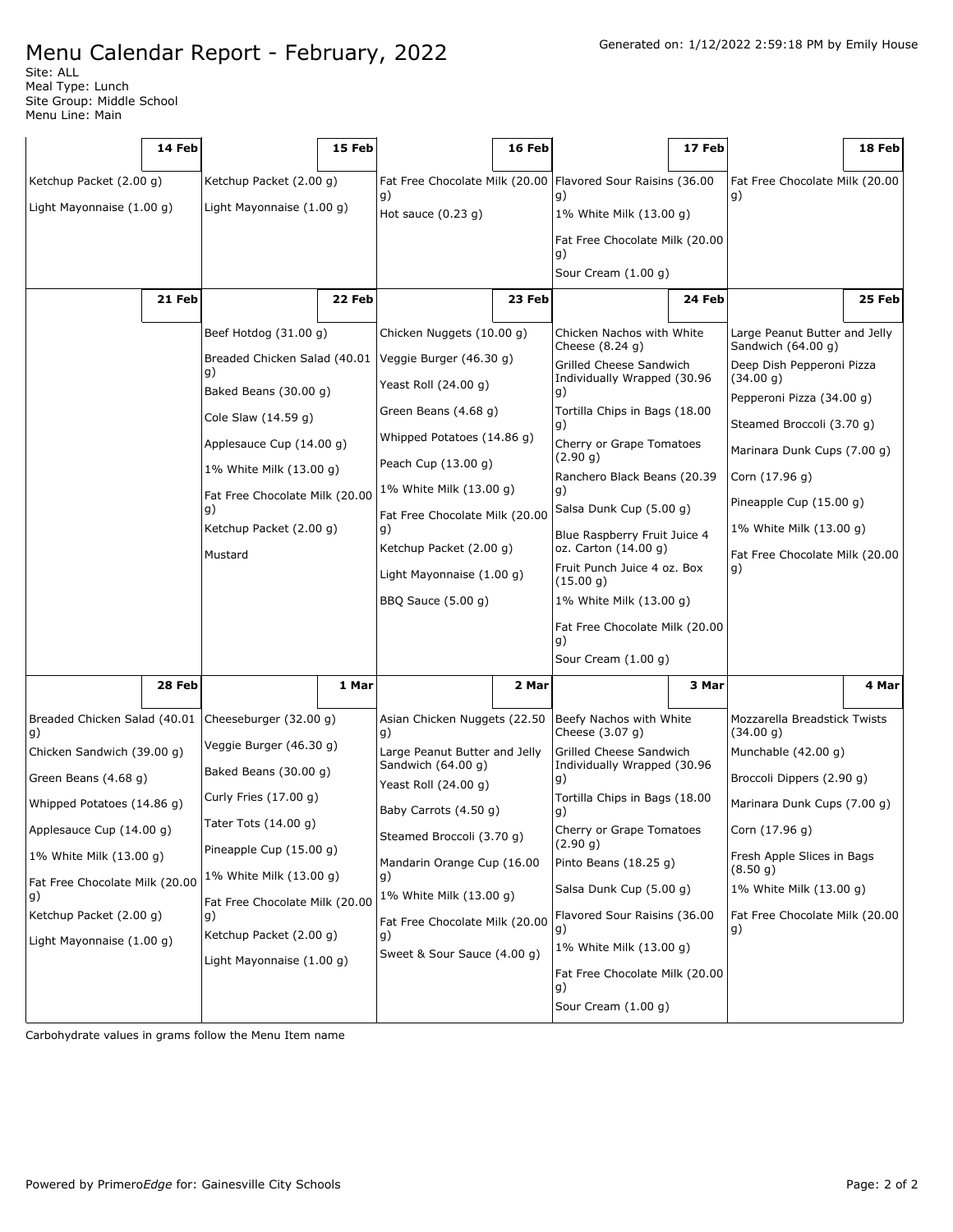Site: ALL Meal Type: Lunch Site Group: High School Menu Line: Main

| Monday                                                   |        | <b>Tuesday</b>                                           |       | Wednesday                                                |       | <b>Thursday</b>                                          |        | Friday                                                   |        |
|----------------------------------------------------------|--------|----------------------------------------------------------|-------|----------------------------------------------------------|-------|----------------------------------------------------------|--------|----------------------------------------------------------|--------|
|                                                          | 31 Jan |                                                          | 1 Feb |                                                          | 2 Feb |                                                          | 3 Feb  |                                                          | 4 Feb  |
|                                                          |        | Bacon Cheeseburger (32.00 g) Chicken Nuggets (12.00 g)   |       | Mac & Cheese with Cheddar<br>Cheese Sauce (36.01 g)      |       | Large Peanut Butter and Jelly<br>Sandwich (64.00 g)      |        | Grilled Cheese Sandwich<br>Individually Wrapped (30.96   |        |
| Mozzarella Breadstick Twists<br>(34.00 g)                |        | Large Peanut Butter and Jelly<br>Sandwich (64.00 g)      |       | Large Peanut Butter and Jelly<br>Sandwich (64.00 g)      |       | Peanut Butter and Grape Jelly<br>Sandwich (32.00 g)      |        | g)<br>Large Peanut Butter and Jelly                      |        |
| Large Peanut Butter and Jelly<br>Sandwich (64.00 g)      |        | Peanut Butter and Grape Jelly<br>Sandwich (32.00 g)      |       | Peanut Butter and Grape Jelly<br>Sandwich (32.00 g)      |       | Soybutter & Grape Jelly<br>Sandwich (28.00 g)            |        | Sandwich (64.00 g)<br>Peanut Butter and Grape Jelly      |        |
| Peanut Butter and Grape Jelly<br>Sandwich (32.00 g)      |        | Soybutter & Grape Jelly<br>Sandwich (28.00 g)            |       | Soybutter & Grape Jelly<br>Sandwich (28.00 g)            |       | Pepperoni Hot Pocket (32.00<br>g)                        |        | Sandwich (32.00 g)<br>Soybutter & Grape Jelly            |        |
| Soybutter & Grape Jelly<br>Sandwich (28.00 g)            |        | Pepperoni Pizza (34.00 g)                                |       | Deep Dish Cheese Pizza<br>(34.00 g)                      |       | Walking Chicken Taco (12.80<br>g)                        |        | Sandwich (28.00 g)<br>Deep Dish Pepperoni Pizza          |        |
| Cool Ranch Doritos (20.00 g)                             |        | Chili Cheese Fantastix (19.00<br>g)                      |       | <b>Harvest Cheddar Sunchips</b><br>(19.00 g)             |       | Doritos Flamas (20.00 g)                                 |        | (34.00 g)<br>Nacho Cheese Doritos (20.00                 |        |
| Cheddar Cheese Cubes                                     |        | Roll 1.25 oz. (20.00 g)                                  |       | Garlic Toast Texas Styel                                 |       | Tortilla Chips in Bags- HS<br>Portion (29.00 g)          |        | q)                                                       |        |
| Baked Beans (30.00 g)                                    |        | Mozzarella String Cheese<br>(1.00 g)                     |       | (14.00 g)<br>Mozzarella String Cheese                    |       | Cheddar Cheese Cubes                                     |        | Mozzarella String Cheese<br>(1.00 g)                     |        |
| Cherry or Grape Tomatoes<br>(2.90 g)                     |        | Green Beans (4.68 g)                                     |       | (1.00 q)                                                 |       | Refried Beans with Jalapenos                             |        | Broccoli Dippers (2.90 g)                                |        |
| Thick Cut Oven Fries (30.08<br>g)                        |        | Whipped Potatoes (14.86 g)                               |       | Parmesan Broccoli (1.87 g)<br>Baby Carrots (4.50 g)      |       | (27.79 g)<br>Marinara Dunk Cups (7.00 q)                 |        | Baby Carrots (4.50 g)                                    |        |
| Curly Fries $(25.50 g)$                                  |        | Peach Cup (13.00 g)                                      |       | Grape Juice 4 oz. Carton                                 |       | Salsa Dunk Cup (5.00 g)                                  |        | Marinara Dunk Cups (7.00 g)                              |        |
| Marinara Dunk Cups (7.00 q)                              |        | Fresh Pear $(25.00 g)$                                   |       | (19.00 g)                                                |       | Corn (17.96 g)                                           |        | Applesauce Cup (14.00 g)                                 |        |
| Mixed Fruit Cups (15.00 g)                               |        | 1% White Milk (13.00 g)                                  |       | Fresh Apple Slices in Bags<br>(8.50 g)                   |       | Blue Raspberry Fruit Juice 4                             |        | Fresh Orange (15.39 g)                                   |        |
| Red Delicious Apple (25.00 g)                            |        | Fat Free Chocolate Milk (20.00<br>g)                     |       | 1% White Milk (13.00 g)                                  |       | oz. Carton (14.00 g)<br>Fruit Punch Juice 4 oz. Box      |        | Fresh Strawberries (2.89 g)<br>1% White Milk (13.00 g)   |        |
| Banana (29.00 g)                                         |        | Soy Milk (20.10 g)                                       |       | Fat Free Chocolate Milk (20.00<br>g)                     |       | (15.00 g)<br>Fresh Pear $(25.00 g)$                      |        | Fat Free Chocolate Milk (20.00                           |        |
| 1% White Milk (13.00 g)                                  |        | Ketchup Packet (2.00 g)                                  |       | Soy Milk (20.10 g)                                       |       | 1% White Milk (13.00 g)                                  |        | g)                                                       |        |
| Fat Free Chocolate Milk (20.00<br>g)                     |        |                                                          |       |                                                          |       | Fat Free Chocolate Milk (20.00                           |        | Soy Milk (20.10 g)                                       |        |
| Soy Milk (20.10 g)                                       |        |                                                          |       |                                                          |       | g)                                                       |        |                                                          |        |
| Ketchup Packet (2.00 g)                                  |        |                                                          |       |                                                          |       | Soy Milk (20.10 g)<br>Sour Cream (1.00 g)                |        |                                                          |        |
| Light Mayonnaise (1.00 g)                                |        |                                                          |       |                                                          |       |                                                          |        |                                                          |        |
| Mustard                                                  |        |                                                          |       |                                                          |       |                                                          |        |                                                          |        |
|                                                          | 7 Feb  |                                                          | 8 Feb |                                                          | 9 Feb |                                                          | 10 Feb |                                                          | 11 Feb |
| Cherry Blossom Chicken<br>(27.00 g)                      |        | Country Fried Steak (16.00 g)                            |       | <b>Breaded Chicken Drumstick</b><br>(6.00 g)             |       | Beefy Nachos with Yellow<br>Cheese $(4.04 g)$            |        | Chicken Sandwich (39.00 g)                               |        |
| Large Peanut Butter and Jelly<br>Sandwich (64.00 g)      |        | Large Peanut Butter and Jelly<br>Sandwich (64.00 g)      |       | Large Peanut Butter and Jelly<br>Sandwich (64.00 g)      |       | Mozzarella Breadstick Twists<br>(34.00 g)                |        | Large Peanut Butter and Jelly<br>Sandwich (64.00 g)      |        |
| Peanut Butter and Strawberry<br>Jelly Sandwich (32.00 g) |        | Peanut Butter and Strawberry<br>Jelly Sandwich (32.00 g) |       | Peanut Butter and Strawberry<br>Jelly Sandwich (32.00 g) |       | Large Peanut Butter and Jelly<br>Sandwich (64.00 g)      |        | Peanut Butter and Strawberry<br>Jelly Sandwich (32.00 g) |        |
| Soybutter & Grape Jelly<br>Sandwich (28.00 g)            |        | Soybutter & Grape Jelly<br>Sandwich (28.00 g)            |       | Soybutter & Grape Jelly<br>Sandwich (28.00 g)            |       | Peanut Butter and Strawberry<br>Jelly Sandwich (32.00 g) |        | Soybutter & Grape Jelly<br>Sandwich (28.00 g)            |        |
| Cheesy French Bread (30.00<br>g)                         |        | Cheese Pizza (34.00 g)                                   |       | Deep Dish Pepperoni Pizza<br>(34.00 g)                   |       | Soybutter & Grape Jelly<br>Sandwich (28.00 g)            |        | Deep Dish Cheese Pizza<br>(34.00 g)                      |        |
| Sweet Chili Doritos (20.00 q)                            |        | Cool Ranch Doritos (20.00 g)                             |       | Nacho Cheese Doritos (20.00                              |       | Cool Ranch Doritos (20.00 g)                             |        | Harvest Cheddar Sunchips<br>(19.00 g)                    |        |
| Vegetable Fried Rice (34.87 g)                           |        | Roll 1.25 oz. (20.00 g)<br>Colby Jack Cheese Cubes       |       | g)<br>Roll 1.25 oz. (20.00 g)                            |       | Tortilla Chips in Bags- HS<br>Portion (29.00 g)          |        | Mozzarella String Cheese                                 |        |
| Mozzarella String Cheese<br>(1.00 g)                     |        | (1.00 g)                                                 |       | Mozzarella String Cheese                                 |       | Colby Jack Cheese Cubes                                  |        | (1.00 g)<br>Tater Tots (21.00 g)                         |        |
| Baby Carrots (4.50 g)                                    |        | Steamed Broccoli (3.70 g)<br>Whipped Potatoes (14.86 g)  |       | (1.00 g)<br>Green Beans (4.68 g)                         |       | (1.00 g)<br>Ranchero Black Beans (20.39                  |        | Baby Carrots (4.50 g)                                    |        |
| Steamed Cabbage (6.07 g)                                 |        | Blue Raspberry Fruit Juice 4<br>oz. Carton (14.00 g)     |       | Glazed Sweet Potatoes (29.87<br> g)                      |       | g)<br>Marinara Dunk Cups (7.00 g)                        |        | Applesauce Cup (14.00 g)                                 |        |

Powered by Primero*Edge* for: Gainesville City Schools **Page: 1 of 4** Powered by Primero*Edge* for: Gainesville City Schools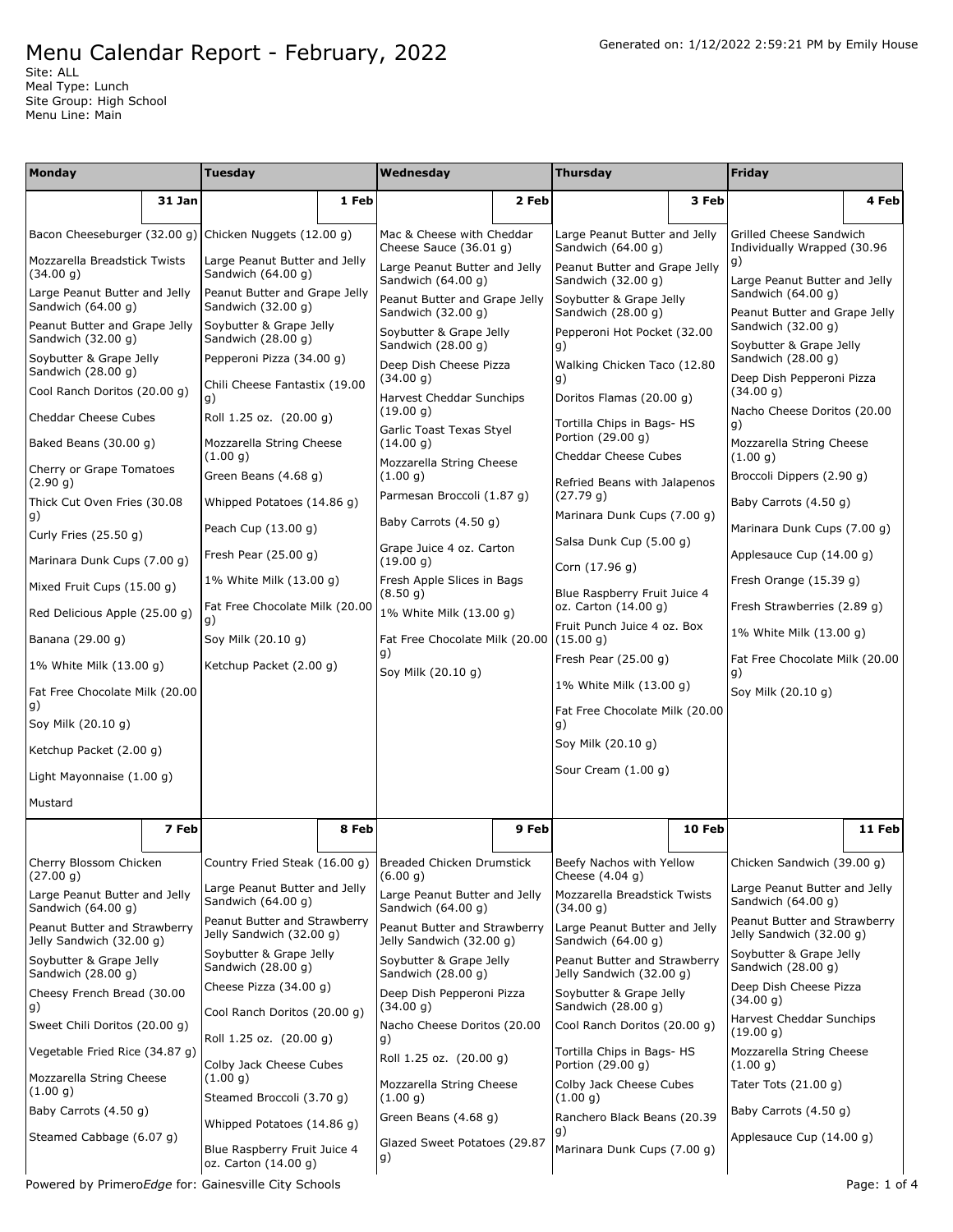Site: ALL Meal Type: Lunch Site Group: High School Menu Line: Main

|                                                     | 7 Feb  |                                                               | 8 Feb  |                                                          | 9 Feb  |                                                      | 10 Feb |                                                          | 11 Feb |
|-----------------------------------------------------|--------|---------------------------------------------------------------|--------|----------------------------------------------------------|--------|------------------------------------------------------|--------|----------------------------------------------------------|--------|
| Marinara Dunk Cups (7.00 g)                         |        | Fruit Punch Juice 4 oz. Box                                   |        | Peach Cup (13.00 g)                                      |        | Salsa Dunk Cup (5.00 q)                              |        | Fresh Orange $(15.39 g)$                                 |        |
| Mandarin Orange Cup (16.00                          |        | (15.00 g)<br>Fresh Pear $(25.00 g)$                           |        | Fresh Apple Slices in Bags                               |        | Corn (17.96 g)                                       |        | Fresh Strawberries (2.89 g)                              |        |
| g)<br>Granny Smith Apple (25.10 g)                  |        | 1% White Milk (13.00 g)                                       |        | (8.50 g)<br>1% White Milk (13.00 g)                      |        | Pineapple Cup (15.00 g)                              |        | 1% White Milk (13.00 g)                                  |        |
| Banana (29.00 g)                                    |        | Fat Free Chocolate Milk (20.00 Fat Free Chocolate Milk (20.00 |        |                                                          |        | Fresh Pear $(25.00 g)$                               |        | Fat Free Chocolate Milk (20.00<br>g)                     |        |
| 1% White Milk (13.00 g)                             |        | g)<br>Soy Milk (20.10 g)                                      |        | g)<br>Soy Milk (20.10 g)                                 |        | 1% White Milk (13.00 g)                              |        | Soy Milk (20.10 g)                                       |        |
| Fat Free Chocolate Milk (20.00                      |        | Country Gravy (5.97 g)                                        |        | BBQ Sauce (5.00 g)                                       |        | Fat Free Chocolate Milk (20.00<br>g)                 |        | Ketchup Packet (2.00 g)                                  |        |
| g)<br>Soy Milk (20.10 g)                            |        |                                                               |        | Hot sauce $(0.23 g)$                                     |        | Soy Milk (20.10 g)                                   |        | Light Mayonnaise (1.00 g)                                |        |
| Sweet & Sour Sauce (4.00 g)                         |        |                                                               |        |                                                          |        | Sour Cream (1.00 g)                                  |        |                                                          |        |
|                                                     | 14 Feb |                                                               | 15 Feb |                                                          | 16 Feb |                                                      | 17 Feb |                                                          | 18 Feb |
| Cheeseburger (32.00 g)                              |        | Chicken Nuggets (12.00 g)                                     |        | Beef Hotdog $(31.00 g)$                                  |        | Large Peanut Butter and Jelly                        |        | Large Peanut Butter and Jelly                            |        |
| Mozzarella Breadstick Twists                        |        | Large Peanut Butter and Jelly                                 |        | Large Peanut Butter and Jelly                            |        | Sandwich (64.00 g)<br>Peanut Butter and Grape Jelly  |        | Sandwich (64.00 g)<br>Peanut Butter and Grape Jelly      |        |
| (34.00 g)<br>Large Peanut Butter and Jelly          |        | Sandwich (64.00 g)<br>Peanut Butter and Grape Jelly           |        | Sandwich (64.00 g)<br>Peanut Butter and Grape Jelly      |        | Sandwich (32.00 g)<br>Sandwich (32.00 g)             |        |                                                          |        |
| Sandwich (64.00 g)                                  |        | Sandwich (32.00 g)                                            |        | Sandwich (32.00 g)                                       |        | Soybutter & Grape Jelly<br>Sandwich (28.00 g)        |        | Soybutter & Grape Jelly<br>Sandwich (28.00 g)            |        |
| Peanut Butter and Grape Jelly<br>Sandwich (32.00 g) |        | Soybutter & Grape Jelly<br>Sandwich (28.00 g)                 |        | Soybutter & Grape Jelly<br>Sandwich (28.00 g)            |        | Pepperoni Hot Pocket (32.00<br>g)                    |        | Deep Dish Pepperoni Pizza<br>(34.00 g)                   |        |
| Soybutter & Grape Jelly<br>Sandwich (28.00 g)       |        | Pepperoni Pizza (34.00 g)                                     |        | Deep Dish Cheese Pizza<br>(34.00 g)                      |        | Walking Chicken Taco (12.80                          |        | Chicken, Turkey, & Cheese<br>Sandwich (27.00 g)          |        |
| Cool Ranch Doritos (20.00 g)                        |        | Chili Cheese Fantastix (19.00<br>g)                           |        | Harvest Cheddar Sunchips<br>(19.00 g)                    |        | g)<br>Doritos Flamas (20.00 g)                       |        | Nacho Cheese Doritos (20.00                              |        |
| Cheddar Cheese Cubes                                |        | Roll 1.25 oz. (20.00 g)                                       |        | Mozzarella String Cheese                                 |        | Tortilla Chips in Bags- HS<br>Portion (29.00 g)      |        | g)<br>Mozzarella String Cheese                           |        |
| Baked Beans (30.00 g)                               |        | Mozzarella String Cheese<br>(1.00 g)                          |        | (1.00 g)<br>Baked Beans (30.00 g)                        |        | Cheddar Cheese Cubes                                 |        | (1.00 g)                                                 |        |
| Cherry or Grape Tomatoes<br>(2.90 g)                |        | Green Beans (4.68 g)                                          |        | Cole Slaw (14.59 g)                                      |        | Pinto Beans $(18.25 g)$                              |        | Broccoli Dippers (2.90 g)<br>Baby Carrots (4.50 g)       |        |
| Thick Cut Oven Fries (30.08<br>g)                   |        | Whipped Potatoes (14.86 g)                                    |        | Baby Carrots (4.50 g)                                    |        | Marinara Dunk Cups (7.00 g)                          |        | Applesauce Cup (14.00 g)                                 |        |
| Curly Fries (25.50 g)                               |        | Peach Cup (13.00 g)                                           |        | Grape Juice 4 oz. Carton                                 |        | Salsa Dunk Cup (5.00 g)                              |        | Fresh Orange (15.39 g)                                   |        |
| Marinara Dunk Cups (7.00 g)                         |        | Fresh Pear $(25.00 g)$                                        |        | (19.00 g)<br>Fresh Apple Slices in Bags                  |        | Corn (17.96 g)                                       |        | Fresh Strawberries (2.89 g)                              |        |
| Mixed Fruit Cups (15.00 g)                          |        | 1% White Milk (13.00 g)                                       |        | (8.50 g)<br>1% White Milk (13.00 q)                      |        | Blue Raspberry Fruit Juice 4<br>oz. Carton (14.00 g) |        | 1% White Milk (13.00 g)                                  |        |
| Granny Smith Apple (25.10 g)                        |        | Fat Free Chocolate Milk (20.00<br>g)                          |        | Fat Free Chocolate Milk (20.00                           |        | Fruit Punch Juice 4 oz. Box                          |        | Fat Free Chocolate Milk (20.00                           |        |
| Banana (29.00 g)                                    |        | Soy Milk (20.10 g)                                            |        | g)                                                       |        | (15.00 g)<br>Fresh Pear $(25.00 g)$                  |        | 9)<br>Soy Milk (20.10 g)                                 |        |
| 1% White Milk (13.00 g)                             |        | Ketchup Packet (2.00 g)                                       |        | Soy Milk (20.10 g)                                       |        | 1% White Milk (13.00 q)                              |        | Light Mayonnaise (1.00 g)                                |        |
| Fat Free Chocolate Milk (20.00<br>g)                |        |                                                               |        | Ketchup Packet (2.00 g)<br>Mustard                       |        | Fat Free Chocolate Milk (20.00                       |        |                                                          |        |
| Soy Milk (20.10 g)                                  |        |                                                               |        |                                                          |        | g)<br>Soy Milk (20.10 g)                             |        |                                                          |        |
| Ketchup Packet (2.00 g)                             |        |                                                               |        |                                                          |        | Sour Cream (1.00 g)                                  |        |                                                          |        |
| Light Mayonnaise (1.00 g)                           |        |                                                               |        |                                                          |        |                                                      |        |                                                          |        |
| Mustard                                             |        |                                                               |        |                                                          |        |                                                      |        |                                                          |        |
|                                                     | 21 Feb |                                                               | 22 Feb |                                                          | 23 Feb |                                                      | 24 Feb |                                                          | 25 Feb |
|                                                     |        | General Tso Chicken (26.00 g)                                 |        | Country Fried Steak (16.00 g)                            |        | Beefy Nachos with Yellow<br>Cheese (4.04 g)          |        | Chicken Sandwich (39.00 g)                               |        |
|                                                     |        | Large Peanut Butter and Jelly<br>Sandwich (64.00 g)           |        | Large Peanut Butter and Jelly<br>Sandwich (64.00 g)      |        | Mozzarella Breadstick Twists                         |        | Large Peanut Butter and Jelly<br>Sandwich (64.00 g)      |        |
|                                                     |        | Peanut Butter and Strawberry<br>Jelly Sandwich (32.00 g)      |        | Peanut Butter and Strawberry<br>Jelly Sandwich (32.00 g) |        | (34.00 g)<br>Large Peanut Butter and Jelly           |        | Peanut Butter and Strawberry<br>Jelly Sandwich (32.00 g) |        |
|                                                     |        |                                                               |        |                                                          |        | Sandwich (64.00 g)                                   |        |                                                          |        |
|                                                     |        |                                                               |        |                                                          |        |                                                      |        |                                                          |        |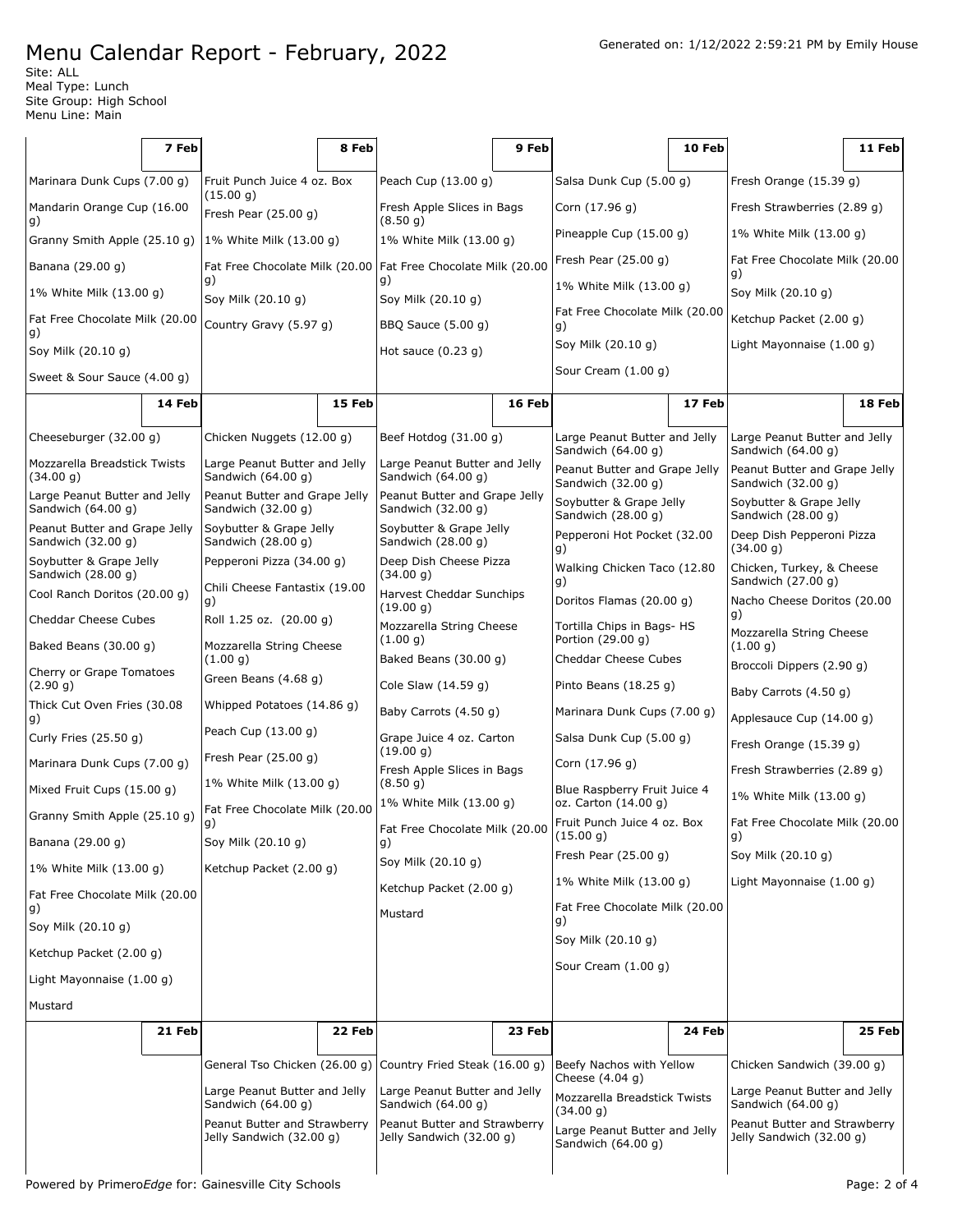Site: ALL Meal Type: Lunch Site Group: High School Menu Line: Main

|                                                     |        |                                                     | 22 Feb |                                                      | 23 Feb |                                                                | 24 Feb |                                                        | 25 Feb |
|-----------------------------------------------------|--------|-----------------------------------------------------|--------|------------------------------------------------------|--------|----------------------------------------------------------------|--------|--------------------------------------------------------|--------|
|                                                     |        | Soybutter & Grape Jelly<br>Sandwich (28.00 g)       |        | Soybutter & Grape Jelly<br>Sandwich (28.00 g)        |        | Peanut Butter and Strawberry<br>Jelly Sandwich (32.00 g)       |        | Soybutter & Grape Jelly<br>Sandwich (28.00 g)          |        |
|                                                     |        | Cheesy French Bread (30.00<br>g)                    |        | Cheese Pizza (34.00 g)                               |        | Soybutter & Grape Jelly<br>Sandwich (28.00 g)                  |        | Deep Dish Cheese Pizza<br>(34.00 g)                    |        |
|                                                     |        | Sweet Chili Doritos (20.00 g)                       |        | Cool Ranch Doritos (20.00 g)                         |        | Cool Ranch Doritos (20.00 q)                                   |        | Harvest Cheddar Sunchips<br>(19.00 g)                  |        |
|                                                     |        | Vegetable Fried Rice (34.87 g)                      |        | Roll 1.25 oz. (20.00 g)<br>Colby Jack Cheese Cubes   |        | Tortilla Chips in Bags- HS<br>Portion (29.00 g)                |        | Mozzarella String Cheese<br>(1.00 g)                   |        |
|                                                     |        | Mozzarella String Cheese<br>(1.00 q)                |        | (1.00 g)                                             |        | Colby Jack Cheese Cubes<br>(1.00 g)                            |        | Tater Tots $(21.00 g)$                                 |        |
|                                                     |        | Baby Carrots (4.50 g)                               |        | Steamed Broccoli (3.70 g)                            |        | Ranchero Black Beans (20.39                                    |        | Baby Carrots (4.50 g)                                  |        |
|                                                     |        | Steamed Cabbage (6.07 g)                            |        | Whipped Potatoes (14.86 g)                           |        | g)<br>Marinara Dunk Cups (7.00 g)                              |        | Applesauce Cup (14.00 g)                               |        |
|                                                     |        | Marinara Dunk Cups (7.00 g)                         |        | Blue Raspberry Fruit Juice 4<br>oz. Carton (14.00 g) |        | Salsa Dunk Cup (5.00 g)                                        |        | Fresh Orange (15.39 g)                                 |        |
|                                                     |        | Mandarin Orange Cup (16.00<br>g)                    |        | Fruit Punch Juice 4 oz. Box<br>(15.00 g)             |        | Corn (17.96 g)                                                 |        | Fresh Strawberries (2.89 g)                            |        |
|                                                     |        | Granny Smith Apple (25.10 g)                        |        | Fresh Pear $(25.00 g)$                               |        | Pineapple Cup (15.00 g)                                        |        | 1% White Milk (13.00 g)                                |        |
|                                                     |        | Banana (29.00 g)                                    |        | 1% White Milk (13.00 g)                              |        | Fresh Pear (25.00 g)                                           |        | Fat Free Chocolate Milk (20.00<br>g)                   |        |
|                                                     |        | 1% White Milk (13.00 g)                             |        | Fat Free Chocolate Milk (20.00<br>g)                 |        | 1% White Milk (13.00 g)                                        |        | Soy Milk (20.10 g)                                     |        |
|                                                     |        | Fat Free Chocolate Milk (20.00<br>g)                |        | Soy Milk (20.10 g)                                   |        | Fat Free Chocolate Milk (20.00   Ketchup Packet (2.00 g)<br>g) |        |                                                        |        |
|                                                     |        | Soy Milk (20.10 g)                                  |        | Country Gravy (5.97 g)                               |        | Soy Milk (20.10 g)                                             |        | Light Mayonnaise (1.00 g)                              |        |
|                                                     |        | Sweet & Sour Sauce (4.00 g)                         |        |                                                      |        | Sour Cream (1.00 g)                                            |        |                                                        |        |
|                                                     | 28 Feb |                                                     | 1 Mar  |                                                      | 2 Mar  |                                                                | 3 Mar  |                                                        | 4 Mar  |
| Cheeseburger (32.00 g)                              |        | Chicken Nuggets (12.00 g)                           |        | Mac & Cheese with Cheddar<br>Cheese Sauce (36.01 g)  |        | Large Peanut Butter and Jelly<br>Sandwich (64.00 g)            |        | Grilled Cheese Sandwich<br>Individually Wrapped (30.96 |        |
| Mozzarella Breadstick Twists<br>(34.00 g)           |        | Large Peanut Butter and Jelly<br>Sandwich (64.00 g) |        | Large Peanut Butter and Jelly<br>Sandwich (64.00 g)  |        | Peanut Butter and Grape Jelly<br>Sandwich (32.00 g)            |        | g)<br>Large Peanut Butter and Jelly                    |        |
| Large Peanut Butter and Jelly<br>Sandwich (64.00 g) |        | Peanut Butter and Grape Jelly<br>Sandwich (32.00 g) |        | Peanut Butter and Grape Jelly                        |        | Soybutter & Grape Jelly                                        |        | Sandwich (64.00 g)                                     |        |
| Peanut Butter and Grape Jelly<br>Sandwich (32.00 g) |        | Soybutter & Grape Jelly<br>Sandwich (28.00 g)       |        | Sandwich (32.00 g)<br>Soybutter & Grape Jelly        |        | Sandwich (28.00 g)<br>Pepperoni Hot Pocket (32.00              |        | Peanut Butter and Grape Jelly<br>Sandwich (32.00 g)    |        |
| Soybutter & Grape Jelly                             |        | Pepperoni Pizza (34.00 g)                           |        | Sandwich (28.00 g)<br>Deep Dish Cheese Pizza         |        | g)<br>Walking Chicken Taco (12.80                              |        | Soybutter & Grape Jelly<br>Sandwich (28.00 g)          |        |
| Sandwich (28.00 g)<br>Cool Ranch Doritos (20.00 g)  |        | Chili Cheese Fantastix (19.00<br>g)                 |        | (34.00 g)<br>Harvest Cheddar Sunchips                |        | g)<br>Doritos Flamas (20.00 g)                                 |        | Deep Dish Pepperoni Pizza<br>(34.00 g)                 |        |
| Cheddar Cheese Cubes                                |        | Roll 1.25 oz. (20.00 g)                             |        | (19.00 g)                                            |        | Tortilla Chips in Bags- HS                                     |        | Nacho Cheese Doritos (20.00                            |        |
| Baked Beans (30.00 g)                               |        | Mozzarella String Cheese                            |        | Garlic Toast Texas Styel<br>(14.00 g)                |        | Portion (29.00 g)                                              |        | Mozzarella String Cheese                               |        |
| Cherry or Grape Tomatoes<br>(2.90 g)                |        | (1.00 g)<br>Green Beans (4.68 g)                    |        | Mozzarella String Cheese<br>(1.00 g)                 |        | Cheddar Cheese Cubes<br>Refried Beans with Jalapenos           |        | (1.00 g)<br>Broccoli Dippers (2.90 g)                  |        |
| Thick Cut Oven Fries (30.08                         |        | Whipped Potatoes (14.86 g)                          |        | Parmesan Broccoli (1.87 g)                           |        | (27.79 g)                                                      |        | Baby Carrots (4.50 g)                                  |        |
| g)<br>Curly Fries (25.50 g)                         |        | Peach Cup (13.00 g)                                 |        | Baby Carrots (4.50 g)                                |        | Marinara Dunk Cups (7.00 g)                                    |        | Marinara Dunk Cups (7.00 g)                            |        |
| Marinara Dunk Cups (7.00 g)                         |        | Fresh Pear (25.00 g)                                |        | Grape Juice 4 oz. Carton<br>(19.00 g)                |        | Salsa Dunk Cup (5.00 g)<br>Corn (17.96 g)                      |        | Applesauce Cup (14.00 g)                               |        |
| Mixed Fruit Cups (15.00 g)                          |        | 1% White Milk (13.00 g)                             |        | Fresh Apple Slices in Bags                           |        |                                                                |        | Fresh Orange (15.39 g)                                 |        |
| Granny Smith Apple (25.10 g)                        |        | Fat Free Chocolate Milk (20.00                      |        | (8.50 g)<br>1% White Milk (13.00 g)                  |        | Blue Raspberry Fruit Juice 4<br>oz. Carton (14.00 g)           |        | Fresh Strawberries (2.89 g)                            |        |
| Banana (29.00 g)                                    |        | g)<br>Soy Milk (20.10 g)                            |        | Fat Free Chocolate Milk (20.00                       |        | Fruit Punch Juice 4 oz. Box<br>(15.00 q)                       |        | 1% White Milk (13.00 g)                                |        |
| 1% White Milk (13.00 g)                             |        | Ketchup Packet (2.00 g)                             |        | g)<br>Soy Milk (20.10 g)                             |        | Fresh Pear (25.00 g)                                           |        | Fat Free Chocolate Milk (20.00                         |        |
| Fat Free Chocolate Milk (20.00                      |        |                                                     |        |                                                      |        | 1% White Milk (13.00 g)                                        |        | g)<br>Soy Milk (20.10 g)                               |        |
| g)<br>Soy Milk (20.10 g)                            |        |                                                     |        |                                                      |        | Fat Free Chocolate Milk (20.00<br>g)                           |        |                                                        |        |
|                                                     |        |                                                     |        |                                                      |        | Soy Milk (20.10 g)                                             |        |                                                        |        |